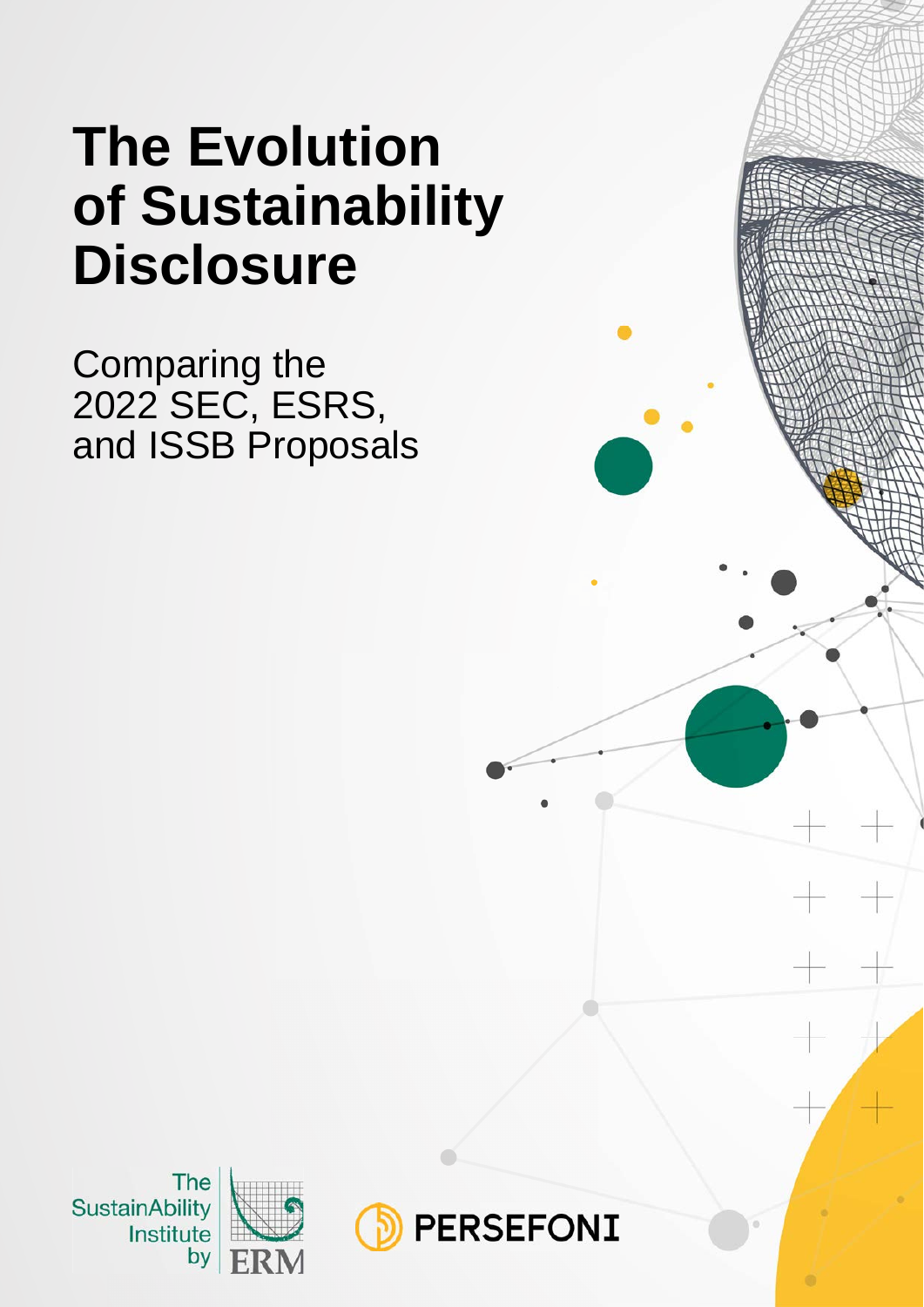

### Table of Contents

| 1. New Developments in Corporate Climate Disclosure | 3  |
|-----------------------------------------------------|----|
| I. A Rapidly Evolving Context                       | 3  |
| II. Jurisdictional Authority and Scope              | 4  |
| III. Eight Key Takeaways for the Private Sector     | 6  |
| IV. Conclusions                                     | 8  |
| 2. Detailed Analysis of the Three Proposals         | 9  |
| I. Comparison Matrices                              | 9  |
| i.<br>Proposal Comparison Matrix                    | 9  |
| <b>TCFD Reconciliation Matrix</b><br>ii.            | 11 |
| II. Integration of TCFD                             | 14 |
| III. Alignment with TCFD                            | 14 |
| Governance<br>i.                                    | 15 |
| ii.<br>Strategy                                     | 16 |
| <b>Risk Management</b><br>iii.                      | 17 |
| Metrics & Targets<br>iv.                            | 18 |
| 3. Additional Components                            | 21 |
| I. Assurance Requirements                           | 21 |
| II. Acceptance of Alternative Reporting             | 21 |
| III. Level of Prescriptiveness                      | 22 |
| IV. Potential Expansion of Scope                    | 22 |
| V. Timeline to Implementation                       | 23 |
| 4. Additional Resources                             | 25 |
| I. How to Comment                                   | 25 |
| II. Resource Documents                              | 25 |
| 5. Endnotes                                         | 26 |
| 6. About & Acknowledgements                         | 27 |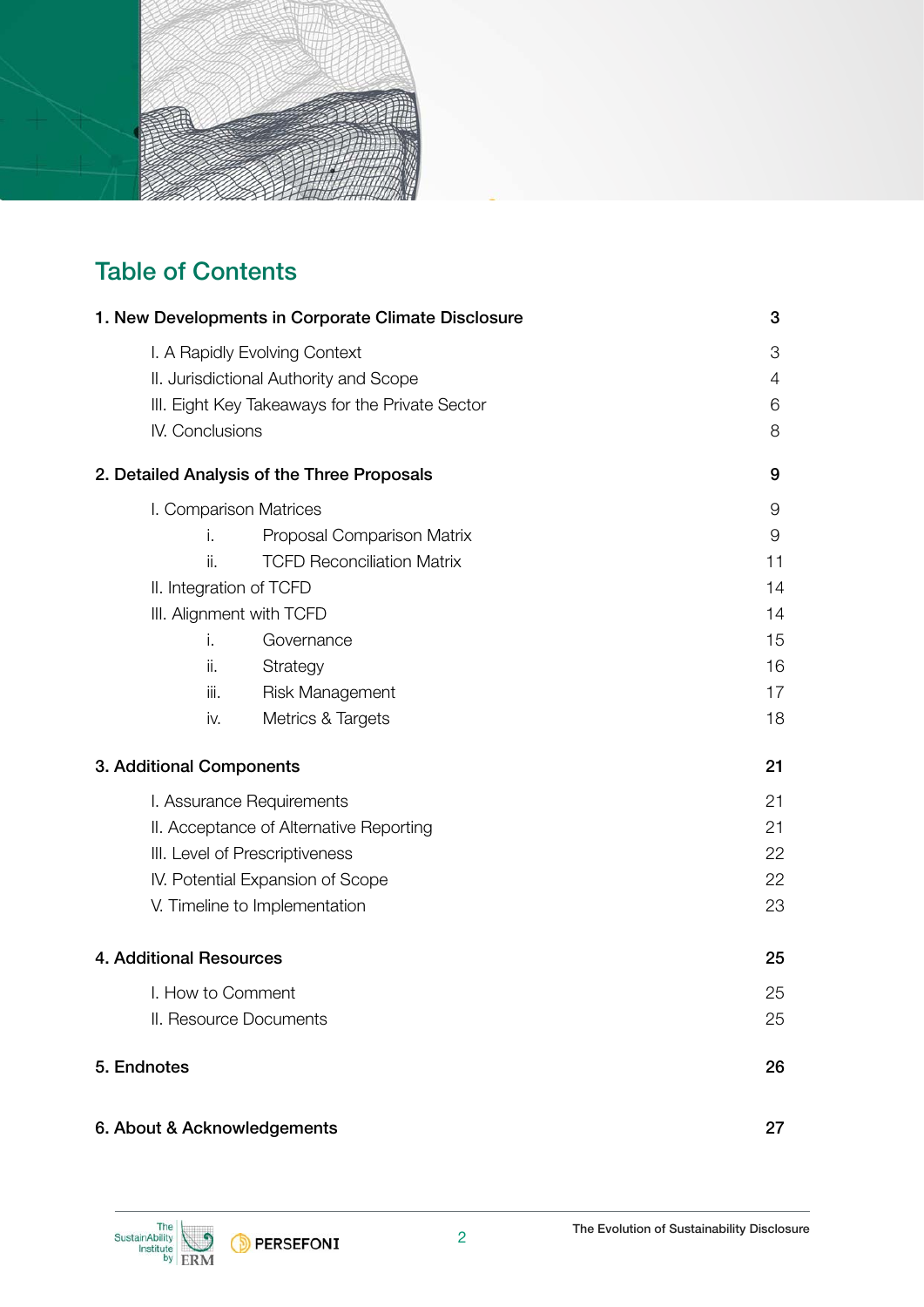### 1. New Developments in Corporate Climate Disclosure

#### A Rapidly Evolving Context

The corporate climate disclosure landscape is rapidly evolving. Investor demand for information concerning companies' climate-related financial risks has grown at an accelerating pace over the last decade. In the absence of regulatory disclosure mandates, a number of voluntary reporting regimes have emerged. While helpful in focusing companies on climate change as a business concern, this proliferation of standards quickly became confusing as both investors and issuers complained about the "alphabet soup" of guidelines and called for convergence and harmonization of reporting standards.

The year 2021 saw important progress toward such harmonization, prompted by leaders in the international reporting community. In June 2021, the International Organization of Securities Commissions (IOSCO) published a report finding that investor demand for consistent and comparable sustainability disclosures was not being met. The IOSCO report concluded "there is an urgent need to work towards improving the completeness, consistency, comparability, reliability and auditability of sustainability reporting." It identified three priorities to improve sustainability reporting: (1) encouraging globally consistent standards, (2) promoting comparable metrics and narratives, and (3) coordinating across approaches. IOSCO endorsed efforts by the IFRS Foundation to form an International Sustainability Standards Board (ISSB) to develop a global baseline of sustainability standards to help harmonize sustainability disclosure requirements around the world.<sup>1</sup>

Consistent with IOSCO's recommendation, the IFRS Foundation established the ISSB in November 2021. Over the past three months, the US Securities and Exchange Commission (SEC) and the EU's European Financial Reporting Advisory Group (EFRAG) have published proposed sustainability disclosure rules, and the International Financial Reporting Standards (IFRS) organization has published proposed sustainability disclosure standards. Each of these proposals is undergoing public consultation before final rules or standards are adopted.

"There is an urgent need to work towards improving the completeness, consistency, comparability, reliability and auditability of sustainability reporting."

- IOSCO Report on Sustainability-related Issuer Disclosures

While the SEC, EFRAG, and ISSB proposals deal with similar material, they differ in certain respects, including their enforceability, jurisdictional scope, substantive scope of coverage, and detailed requirements. The following proposal analysis seeks to help companies make sense of the three by comparing them on their alignment to primary international climate disclosure frameworks, details of disclosure, and timelines for implementation. It is jointly authored by the SustainAbility Institute by ERM ('ERM'), ERM's primary platform for thought leadership on sustainability, and Persefoni, the leading carbon management and accounting platform.

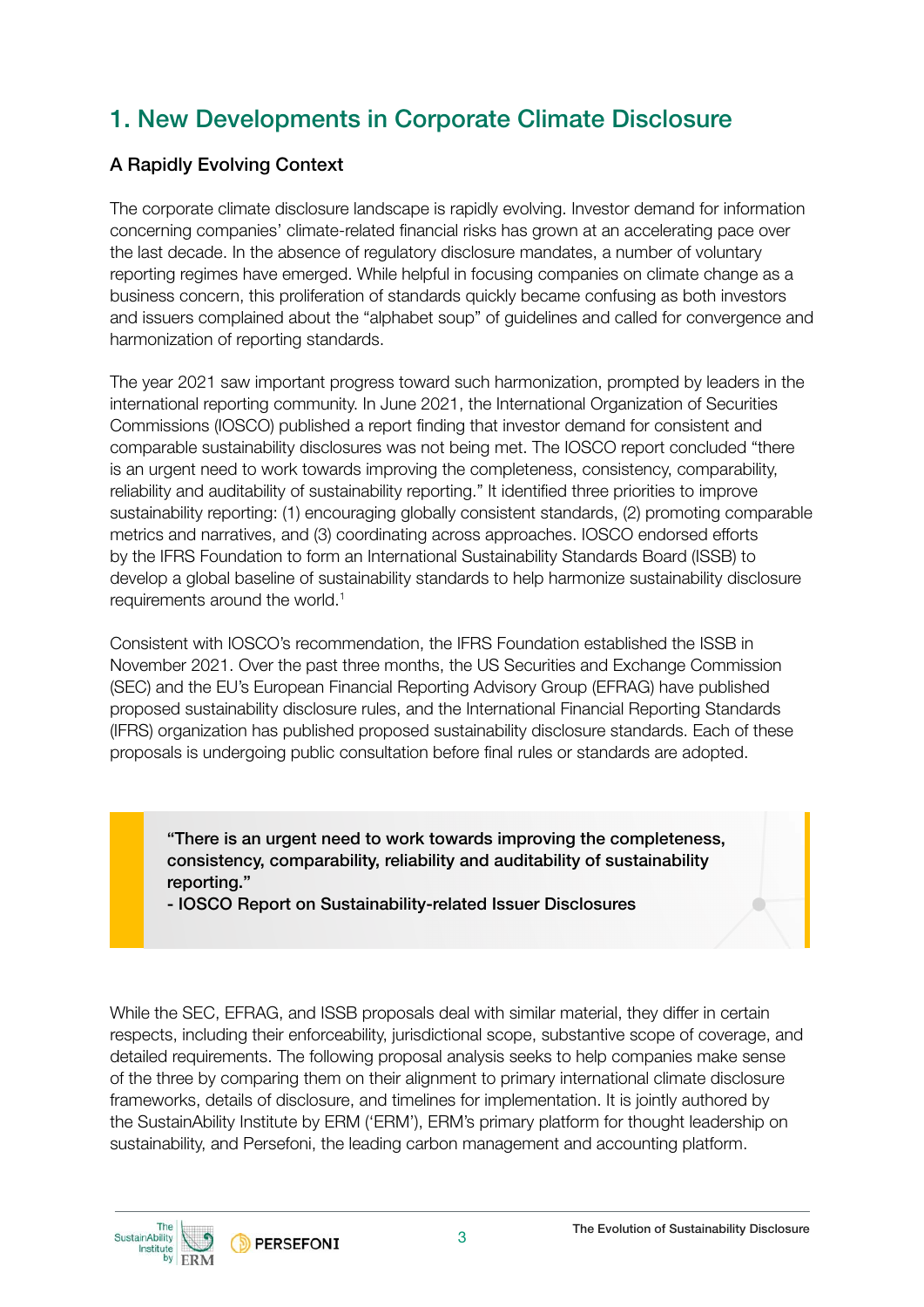#### Box 1: Overview of the Proposals

- In the United States, the Securities and Exchange Commission (SEC) in March 2022 issued a proposed climate disclosure rule that would require nearly all companies filing with the SEC to report on their climate-related risks, including greenhouse gas emissions.\*
	- For the purposes of this report, the SEC's *Enhancement and Standardization of Climate-Related Disclosures* for Investors proposal will be referred to as the 'SEC proposal'.
- In Europe, EFRAG, a private organization that provides technical assistance to the European Commission (EC), released guidance on a broad range of sustainabilityrelated disclosure requirements in April 2022 to the EC as it finalizes its proposed sustainability directive, the EU Corporate Sustainability Reporting Directive (CSRD).
	- For the purposes of this report, EFRAG's *European Sustainability Reporting Standards* exposure drafts will be referred to as the 'ESRS proposal'.
- And on an international level, the IFRS Foundation's recently-formed International Sustainability Standards Board (ISSB) released exposure drafts in April 2022 presenting detailed standards for climate-related disclosures.
	- For the purposes of this report, the IFRS's International Sustainability Standards Board *IFRS S1 General Requirements for Disclosure of Sustainability-related Financial Information* and *IFRS S2 Climate-related Disclosures* will be referred to collectively as the 'ISSB proposal'.

#### Jurisdictional Authority and Scope

The SEC, EFRAG, and the ISSB each occupy very different spaces in the global regulatory landscape.

The SEC's focus is first and foremost on the protection of investors in publicly traded companies in the USA. It is authorized to promulgate and enforce rules to implement securities laws. Because its focus is on investor protection, its rules are framed around ensuring investors have the information they need to make informed investment decisions. In this context, the SEC's new proposed climate rules focus on the financial impact of climate change on reporting companies and their financial condition. The SEC's jurisdiction is limited to publicly reporting companies and requires a material connection to financial impacts disclosed in the 10-K.

EFRAG's proposed sustainability reporting standards will provide the basis for implementation of the mandatory sustainability disclosures required under the CSRD. Unlike the SEC's focus, which is strictly directed to investor protection, EFRAG's proposals are based on the principle of double materiality. This means that EFRAG's proposed standards focus both on how sustainability matters impact reporting companies and also how reporting companies impact the environment and society. Moreover, the EFRAG proposal has a wider remit than the SEC's proposed rule, with the scope of the CSRD applying to a broader range of environmental, social, and governance issues and extending beyond the SEC's strict focus on climate.



<sup>\*</sup> The SEC Proposal would apply to all but a limited group of issuers, namely issuers of asset-backed securities, and lers on Form 40-F.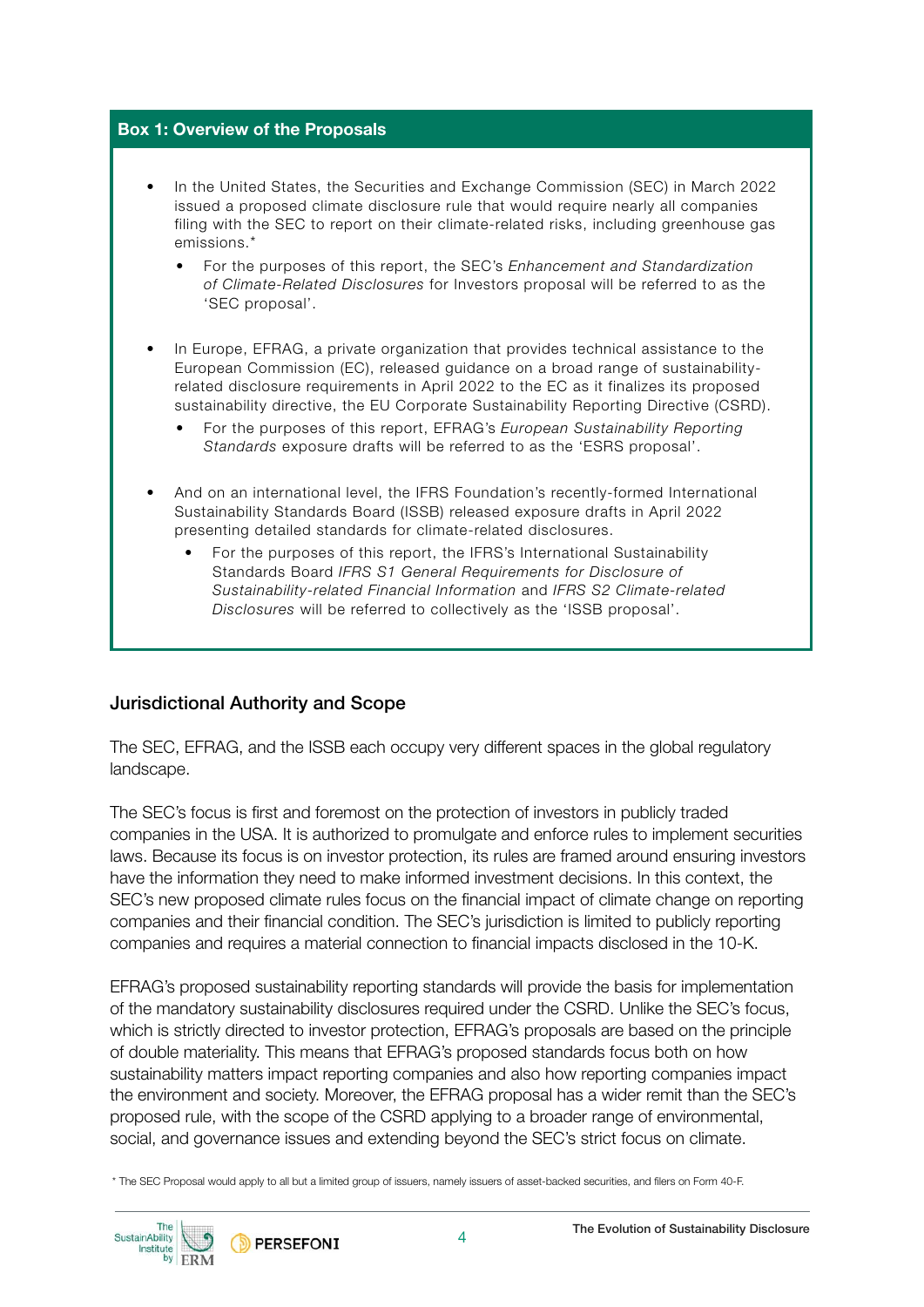Finally, among the three, the ISSB is the body without any authority to compel disclosures. Rather, as a standard setter, its role is to craft sustainability standards that individual jurisdictions and regulators can adopt or otherwise use in their rulemaking.

#### Box 2: Scope of Coverage - ESRS and SEC

EFRAG's ESRS proposal, which will inform the EU CSRD disclosure rules, will eventually apply to all large companies in the European Union, meaning any company operating in the EU that fits two of the three following conditions:

- 40 million Euros in net annual turnover
- 20 million Euros in assets
- 250+ employees

An estimated 49,000 companies will be covered by the EU CSRD reporting requirements, compared to just 11,000 companies covered under the EU's current sustainability disclosure rule, the Non-Financial Reporting Directive (NFRD).<sup>6</sup>

The SEC's proposal applies to all SEC registrants including foreign private issuers, even those with no publicly listed equities.7 Around 1,000 of these companies are smaller reporting companies, or SRCs, which have limited reporting requirements under the current proposal's structure.8 See the 'SEC Phase-In Period' table in the *Timeline to Implementation section* for further details.

*Note: Where sources are unspecified, information was sourced from each proposal's respective draft documents.* 

- SEC: The Enhancement and Standardization of Climate-Related Disclosures for Investors<sup>2</sup>
- **ESRS: Draft European Sustainability Reporting Standards**

• ISSB: IFRS S1 General Requirements for Disclosure of Sustainability-related Financial Information4 and IFRS S2 Climate-related Disclosures5



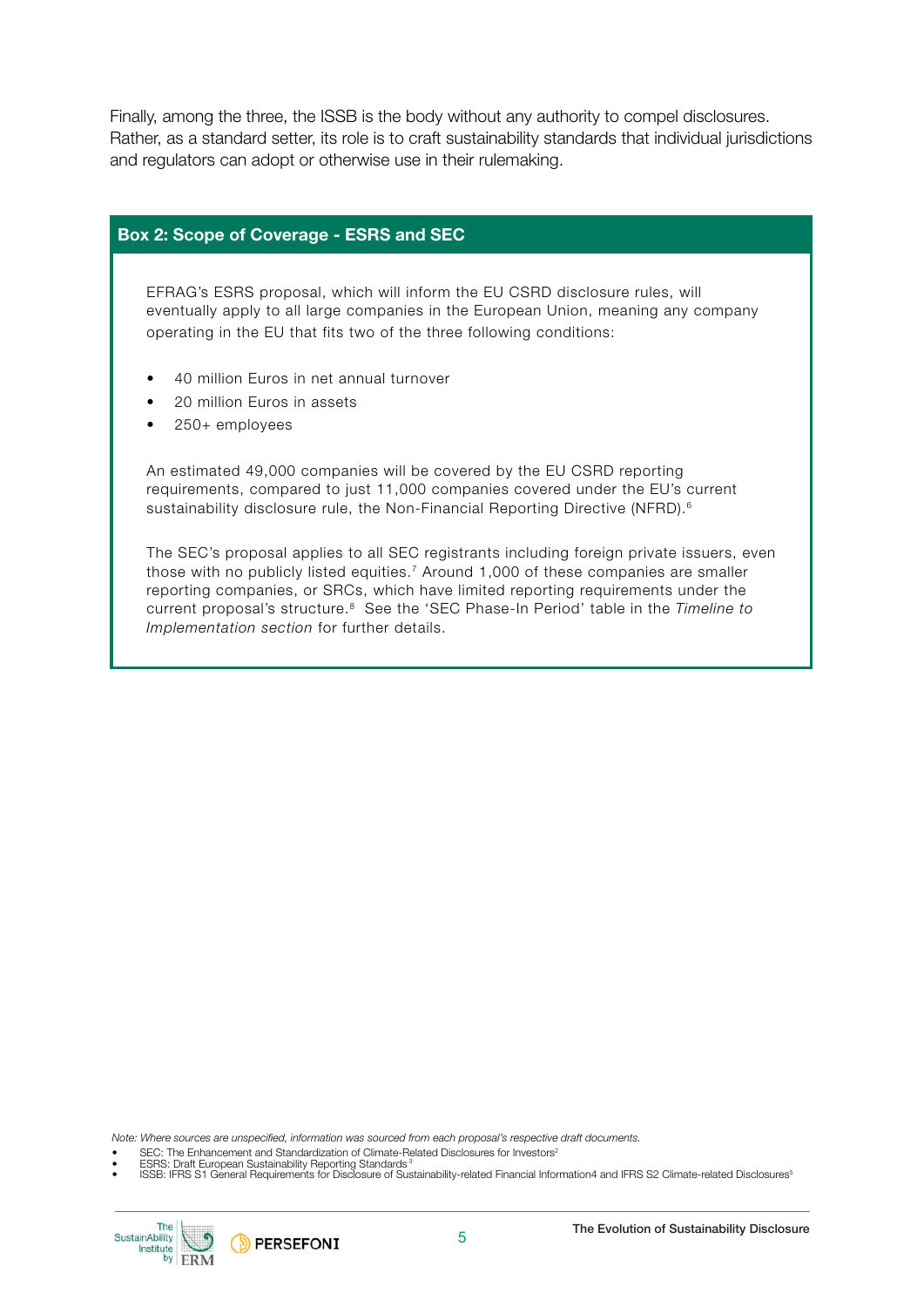#### Eight Key Takeaways for The Private Sector

- 1. Companies should focus on the TCFD framework to guide current reporting (see detail in Box 3): All three proposals draw heavily on the disclosure framework introduced by the Task Force on Climate-related Financial Disclosures (TCFD). The SEC focused on the four main pillars of TCFD to frame its proposal, while, in addition to the pillars, the ESRS and ISSB proposals integrate the underlying 11 disclosure recommendations of the framework. Both ESRS and ISSB introduce additional requirements and call for different disclosure definitions or locations for certain components, but otherwise fully align with TCFD guidance.\*
- 2. More companies will disclose Scope 3 emissions: The ESRS and ISSB proposals directly call for disclosure of Scope 3 emissions (indirect emissions from an issuer's upstream and downstream value chains) and companies should be ready to calculate emissions to disclose for the FY23 reporting year. Because IFRS cannot mandate ISSB standards across jurisdictions, it leaves materiality to interpretation by users and regulators, whereas ESRS requires Scope 3 disclosure regardless of materiality. The SEC proposes disclosure "where considered material" or when the company has already issued a Scope 3 GHG reduction target.\*\* The bottom line is that companies should begin to evaluate their Scope 3 emissions to determine whether they are material or not and, if they are, to prepare to report them.
- 3. Third party assurance will become more common: Companies should prepare for limited assurance requirements soon, with a longer-term transition to reasonable assurance likely under both the SEC and ESRS disclosure regimes. Though ISSB proposal provides guidance, whether disclosures made pursuant to the ISSB standards are subject to assurance will be left to adopting jurisdictions and regulatory agencies.
- 4. It is not yet clear whether jurisdictions will recognize disclosures made pursuant to other jurisdictions' rules: The SEC proposal does not include a provision for alternative or substituted compliance with another jurisdiction's reporting requirements. However, it does solicit public comment on whether it should accept alternative compliance. The ESRS indicates that other reporting standards can be used in addition to the ESRS, but there is uncertainty as to whether ISSB standards will satisfy ESRS requirements. To align these standards, and others around the world, the ISSB initiated a cross-jurisdictional working group to facilitate the creation of a global baseline standard while the SEC, ESRS, and ISSB proposals all have open consultations.
- 5. The proposals differ in their levels of prescriptiveness and scope: Of the three proposals, ESRS disclosure requirements appear to be the most prescriptive of the three as they stand right now. They include detailed examples of disclosure requirements, sample metrics, line-item disclosures and impacts, and sample formats for entities to use in disclosure. The SEC's disclosure proposals use a combination of principles-based disclosure requirements, which leave significant discretion to the registrant to determine what information to disclose, and prescriptive rules-based disclosure requirements, which tell issuers specifically what must be disclosed. The scope of the proposals also differs significantly. The SEC proposal is limited to climate change. The ISSB proposal currently includes general requirements and climate disclosure provisions, but intends to expand to more ESG topics. The ESRS proposal covers the full range of environmental, social, and governance topics.

\* For example, the ESRS directs companies to disclose climate-related nancial risks and opportunities, as framed by the TCFD, and also requires companies to disclose their impacts on the environment and society, consistent with its double materiality mandate. \*\*The SEC proposal would exempt smaller reporting companies from the Scope 3 disclosure requirements.

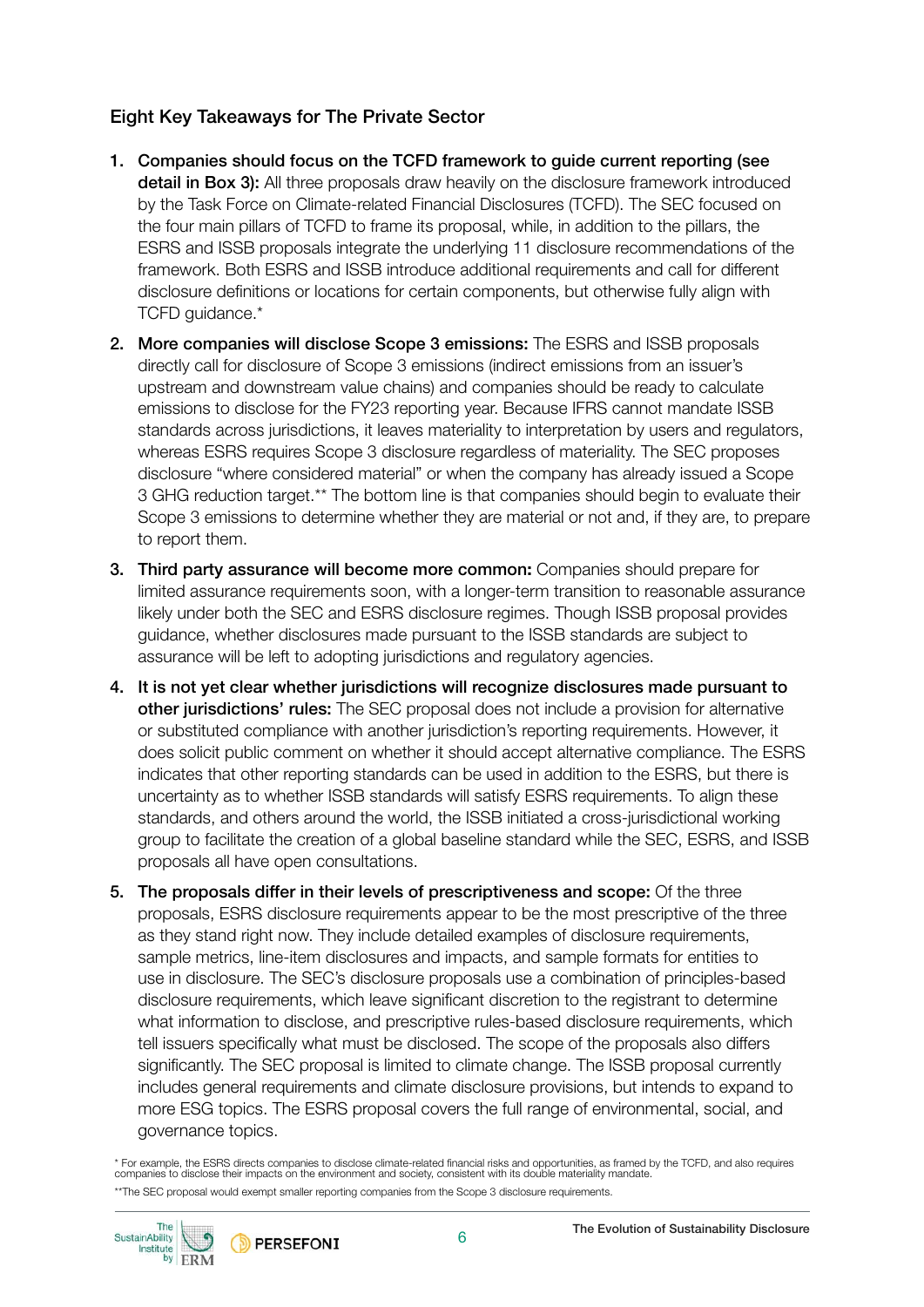- 6. Potential future expansion: While the SEC's climate-related disclosure proposal is limited to climate, the SEC's regulatory agenda signals that the agency is likely to propose disclosure regulations on additional ESG-related topics such as board diversity, human capital, and cybersecurity. The ISSB's proposal focuses only on climate and other environmental disclosure items, though its scope is likely to expand with future exposure drafts, which are expected to eventually cover the entire ESG landscape.\* The ESRS already includes E, S, and G components in its proposal and is designed as an all-encompassing ESG disclosure rule.
- 7. Timeline for compliance is pushing pace for 2023/4: For all three frameworks, large companies should collect data beginning at least with their Fiscal Year 2023 and prepare to file by the following year.
- 8. Commenting on the proposals. Companies, investors, and other interested parties are strongly encouraged to share their comments with the SEC, ESRS, and ISSB on the current exposure drafts. The deadlines for submission of comments are:
	- SEC: Comments are due June 17, 2022.
	- ISSB: Comments are due July 29, 2022.
	- ESRS: Comments are due by August 8, 2022.

#### Box 3: The Devil in the Detail: Observations on TCFD Alignment

Key takeaways with relation to TCFD alignment are as follows:

- The SEC's climate-related disclosure proposal uses TCFD as a guide in developing disclosure requirements, but uses its own approach for disclosure related to metrics and targets disclosure and climate-related opportunities.
- ISSB's exposure draft aligns with TCFD guidance, with additional requirements and components to make the proposal more granular and detailed.
- The ESRS proposal is the most prescriptive and detailed of the three, not only aligning with TCFD guidelines but significantly adding detail to TCFD's recommended disclosures, most notably to incorporate the EU double materiality framework into the rules.
- The proposals closely adhere to TCFD guidance with respect to emissions disclosures, with some addition or variation:
	- Each proposal uses the greenhouse gas accounting standards defined in the Greenhouse Gas Protocol's Corporate Accounting and Reporting Standard, including their concept of scopes and related methodology.
	- All of the proposals require all companies to disclose Scopes 1 & 2 greenhouse gas emissions measured in metric tons of CO2 equivalent as prescribed by the GHG Protocol.
	- Scope 3 emissions are required by the ISSB and ESRS proposals and are required by the SEC if Scope 3 emissions are material or if the company has set reduction targets that include Scope 3.

\* The ISSB's 'S1' proposes that companies should provide material information on all significant sustainability-related risks and opportunities necessary to assess enterprise value. Where those risks and opportunities relate to climate, 'S2' provides specific requirements for doing so –<br>including the requirement to disclose physical and transition risks, as well a future agenda during H2/2022.

The SustainAbility Institute by **FRM** 

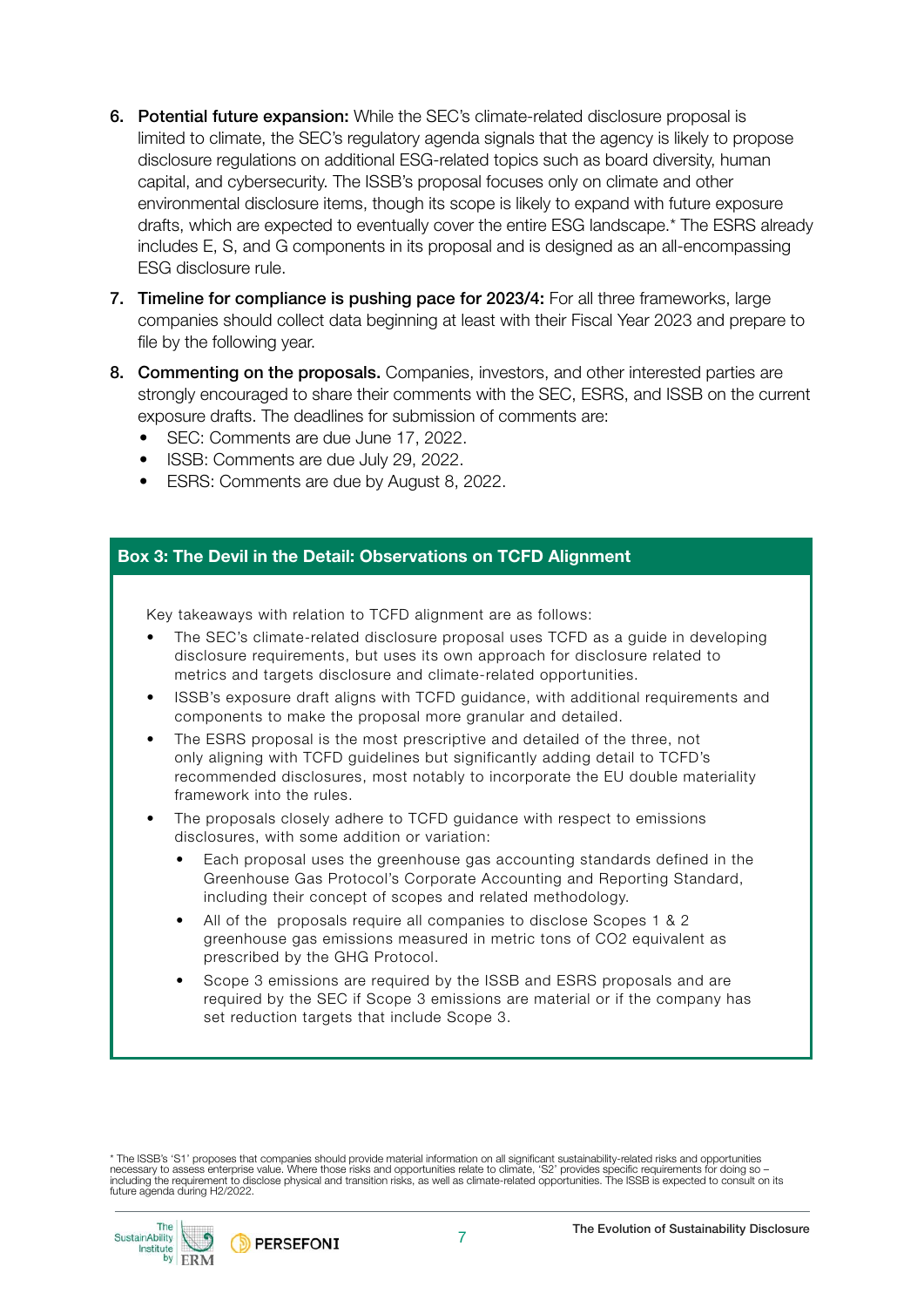#### **Conclusions**

The entities responsible for developing the proposals profiled in this report each occupy significantly different positions in the global regulatory landscape. Even so, their recent proposals demonstrate increasing alignment in the development of climate-related risk and opportunity disclosure frameworks. This alignment is important in developing global consistency across reporting requirements, and may also impact the overall quality of climate- and ESGrelated data, ultimately resulting in improved insights and outcomes. However, there is still room for improvement: the variations between the SEC, ESRS, and ISSB proposals described in this report should be further addressed within the comment period and beyond to drive momentum towards a global baseline for climate- and sustainability-related disclosure requirements.

The development of existing and new climate- and sustainability-related disclosure is expected to have the benefits of improved disclosure. As companies are required to collect and manage relevant data, they may be more likely to develop a more comprehensive understanding of their risk profile. Reporting entities will be able to use the data and insights gathered to help their identification of climate-related risks and opportunities, mitigating their exposure to climate impacts while capitalizing on the potential benefits presented by the transition to a low carbon economy. In short, investment in effective reporting and disclosure processes to comply with relevant regulations is likely to pay off.

While investment required for effective reporting and disclosure may not be inconsequential, it may have real benefits for issuers. As highlighted in a recent ERM study on the cost of climaterelated disclosure for corporate issuers and institutional investors, the SEC has noted that "more consistent, comparable, and reliable disclosures could lead to capital market benefits in the form of improved liquidity, lower costs of capital, and higher asset prices (or firm valuations)."<sup>9</sup> These benefits are likely to be further magnified by improved data and information alignment brought on by disclosure requirements, such as those seen in the SEC, ESRS, and ISSB proposals.

And with SEC, ESRS, and ISSB proposals driving a reduction in information asymmetries, there is also likely to be a fundamental change in the relationship and dialogue between investors and companies. Through a more congruent understanding of climate-related risks and opportunities and the ability to build a strategy to address them, investors may push more capital towards those companies driving the transition to a low carbon economy. Ultimately, this should reduce the systemic risk that is presented by climate change.

Alignment of disclosure requirements is clearly more consequential than simple regulatory compliance. Investors, companies, and consumers alike will benefit from consistent and comprehensive climate and sustainability disclosure. But regulators and standard-setters need to know what works and what needs improvement in order to effectively craft these requirements. ERM and Persefoni encourage corporate issuers, investors, and other relevant stakeholders to participate in the open comment periods for each of these proposals to help drive momentum towards a consistent global reporting baseline.

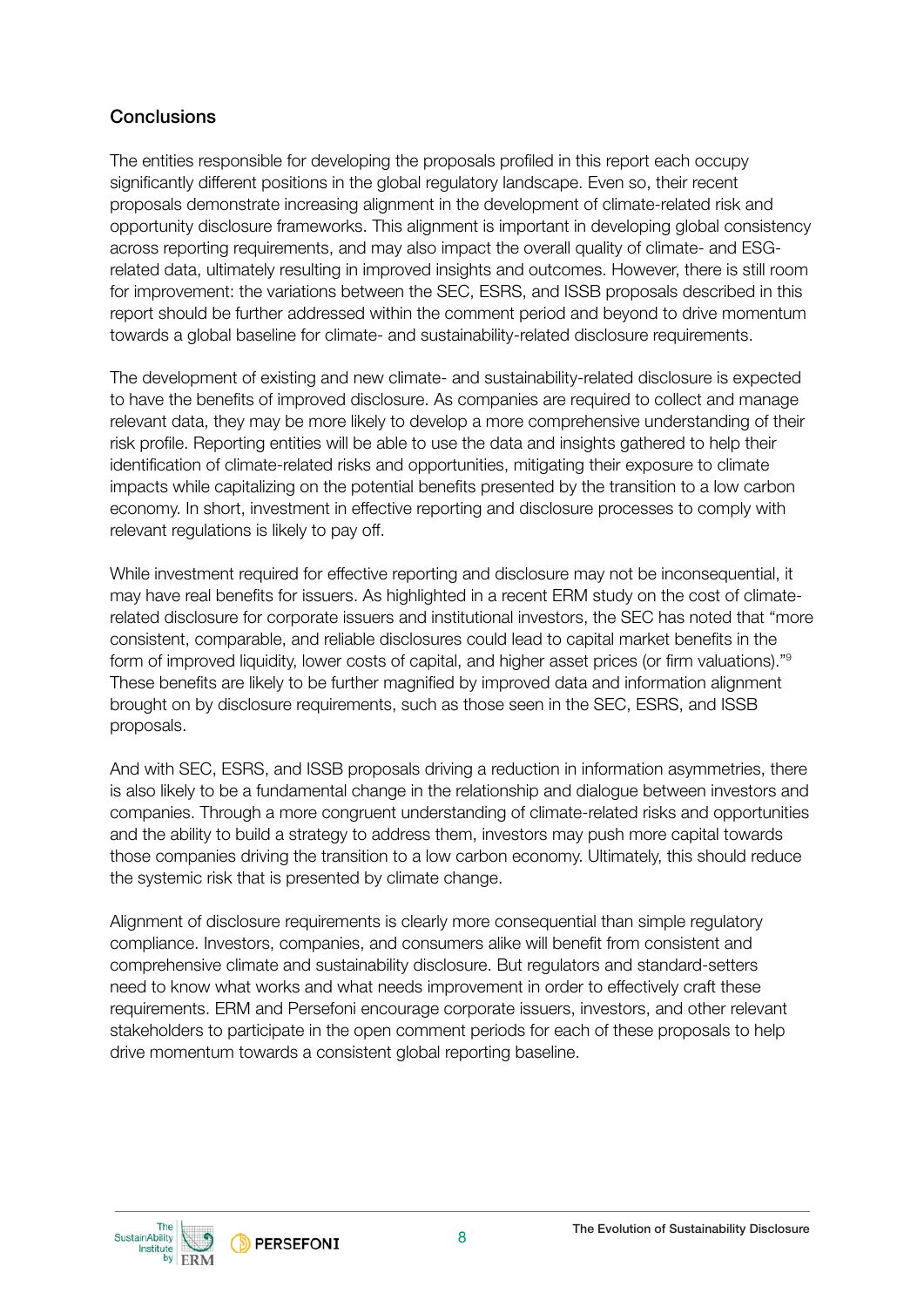## 2. Detailed Analysis of the Three Proposals

#### Comparison Matrices

| <b>Proposal Comparison Matrix</b>                           |                                                                                                                                                                                                                                                                                                                                             |                                                                                                                                                       |                                                                                                                                                                                                                                                                                                                                                                             |
|-------------------------------------------------------------|---------------------------------------------------------------------------------------------------------------------------------------------------------------------------------------------------------------------------------------------------------------------------------------------------------------------------------------------|-------------------------------------------------------------------------------------------------------------------------------------------------------|-----------------------------------------------------------------------------------------------------------------------------------------------------------------------------------------------------------------------------------------------------------------------------------------------------------------------------------------------------------------------------|
| Comparison<br><b>Matrix</b>                                 | <b>SEC Climate</b><br><b>Disclosure</b>                                                                                                                                                                                                                                                                                                     | <b>EFRAG ESRS</b>                                                                                                                                     | <b>ISSB Proposal</b>                                                                                                                                                                                                                                                                                                                                                        |
| Jurisdiction                                                | All publicly reporting<br>companies under the<br>SEC's jurisdiction in the<br>United States except for<br>Canadian issuers filing<br>annual reports on Form<br>40-F, and asset-backed<br>issuers.                                                                                                                                           | All large companies<br>in the EU subject<br>to CSRD; listed<br>companies on EU<br>regulated markets<br>except listed micro-<br>enterprises.           | <b>ISSB Standards will be</b><br>considered for adoption<br>on a voluntary basis by<br>individual jurisdictions.                                                                                                                                                                                                                                                            |
| Comment period                                              | Comment period open<br>until June 17, 2022                                                                                                                                                                                                                                                                                                  | Comment period open<br>until Aug. 8, 2022                                                                                                             | Comment period open<br>until July 29, 2022                                                                                                                                                                                                                                                                                                                                  |
| Phase-in<br>/ time to<br>implementation                     | Phase-in period from<br>2023-2026. Assumes<br>adoption of rules by end<br>of 2022.                                                                                                                                                                                                                                                          | Anticipated phase-in<br>period from 2023-<br>2026; Multiple<br>advisory bodies have<br>suggested to postpone<br>implementation by at<br>least a year. | Expected release of<br>guidelines by EOY 2022<br>for implementation by G20<br>countries in the following<br>year.                                                                                                                                                                                                                                                           |
| Likely date of<br>first report                              | Initial reports expected<br>2024                                                                                                                                                                                                                                                                                                            | First reports expected<br>by 2024                                                                                                                     | N/A - guidelines for usage<br>by jurisdictions                                                                                                                                                                                                                                                                                                                              |
| Assurance<br>requirements                                   | Accelerated Filers and<br>Large Accelerated Filers<br>required to include<br>attestation report<br>for Scopes 1 and 2<br>emissions, phased in<br>with limited assurance<br>in the second and third<br>years after the initial<br>compliance. Beginning<br>in the fourth year,<br>attestation must be at<br>a reasonable assurance<br>level. | Limited assurance<br>requirements are<br>expected within<br>three years after<br>implementation and<br>reasonable assurance<br>after six years.       | Guidelines include<br>audit and oversight of<br>disclosures from third<br>party.                                                                                                                                                                                                                                                                                            |
| Acceptance<br>of alternative<br>or substituted<br>reporting | Does not include<br>guidance in the<br>Proposed Rule, but the<br>release asks for public<br>comment on whether<br>substituted or alternative<br>compliance provisions<br>should apply.                                                                                                                                                      | Other frameworks can<br>be used in addition to<br>the ESRS.                                                                                           | ISSB standards are not<br>mandatory unless adopted<br>by regulatory authorities<br>with enforcement power.<br>However, ISSB seeks to<br>align frameworks to be<br>acceptable compliance<br>across jurisdictions.<br>ISSB has intention to<br>internationalize SASB<br>metrics and add financed<br>emissions disclosures.<br>Additionally, an MOU was<br>announced with GRI. |

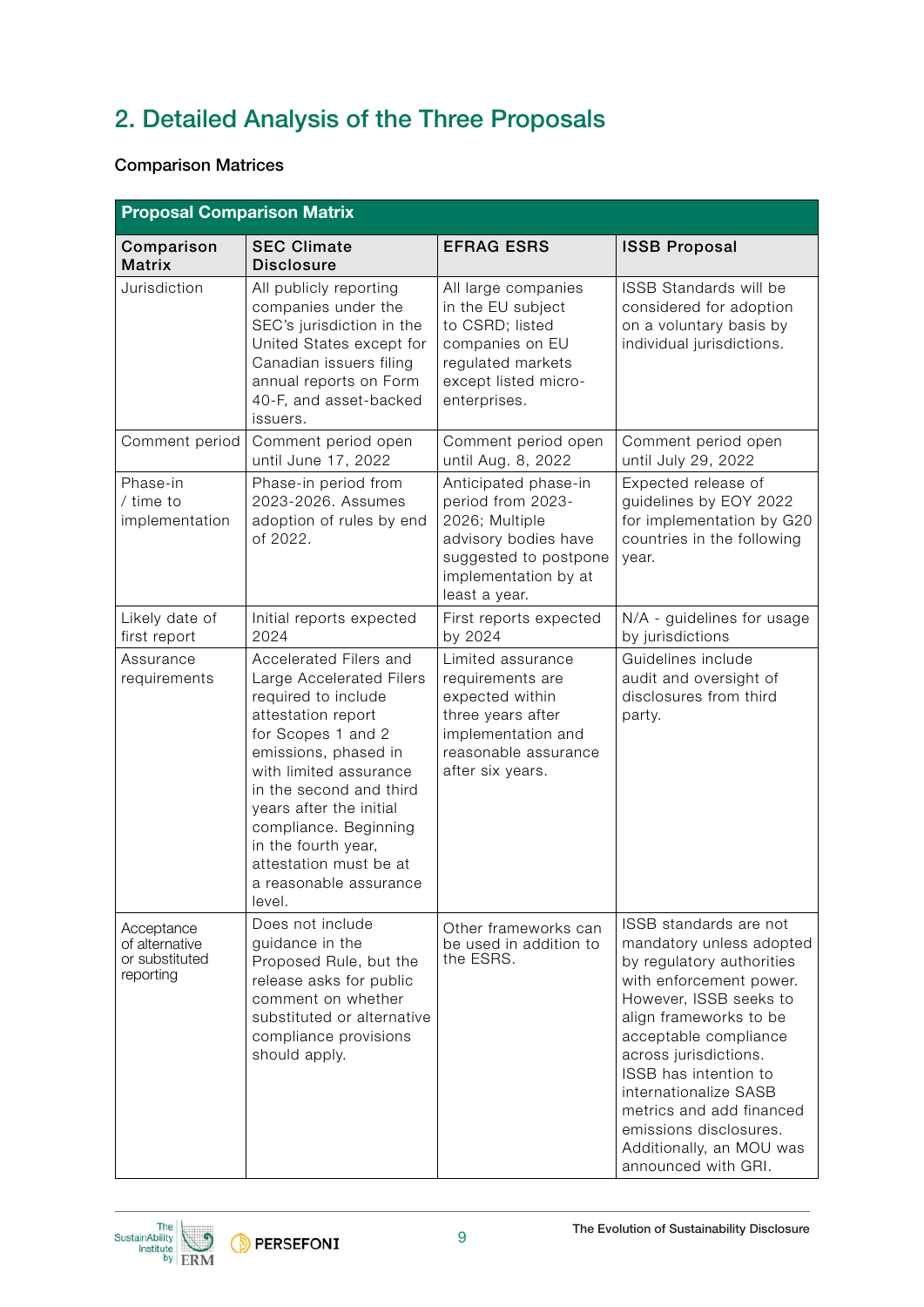| <b>Proposal Comparison Matrix</b> |                                                                                                                                                                                                                                                                                                                                                                                         |                                                                                                                                                                                                                                                                                                                                    |                                                                                                                   |
|-----------------------------------|-----------------------------------------------------------------------------------------------------------------------------------------------------------------------------------------------------------------------------------------------------------------------------------------------------------------------------------------------------------------------------------------|------------------------------------------------------------------------------------------------------------------------------------------------------------------------------------------------------------------------------------------------------------------------------------------------------------------------------------|-------------------------------------------------------------------------------------------------------------------|
| Comparison<br><b>Matrix</b>       | <b>SEC Climate</b><br><b>Disclosure</b>                                                                                                                                                                                                                                                                                                                                                 | <b>EFRAG ESRS</b>                                                                                                                                                                                                                                                                                                                  | <b>ISSB Proposal</b>                                                                                              |
| Level of<br>prescriptiveness      | Combination of<br>principles-based and<br>prescriptive disclosure<br>requirements. Certain<br>disclosure items also<br>required at detailed level<br>if company has taken<br>certain actions (e.g., if<br>company has set targets<br>or goals, or if company<br>does scenario analysis,<br>then detailed disclosure<br>is required related<br>to those goals and<br>scenario analysis). | The most prescriptive<br>of the three. Very<br>detailed framework<br>with KPIs that are<br>both sector-agnostic<br>and sector-specific.<br>EFRAG's disclosure<br>requirements include<br>detailed examples of<br>line item disclosures,<br>metrics, impacts,<br>and sample formats.<br><b>EFRAG</b> requires<br>scenario analysis. | Final level of<br>prescriptiveness is unclear<br>as of now, but more<br>can be expected post-<br>exposure drafts. |

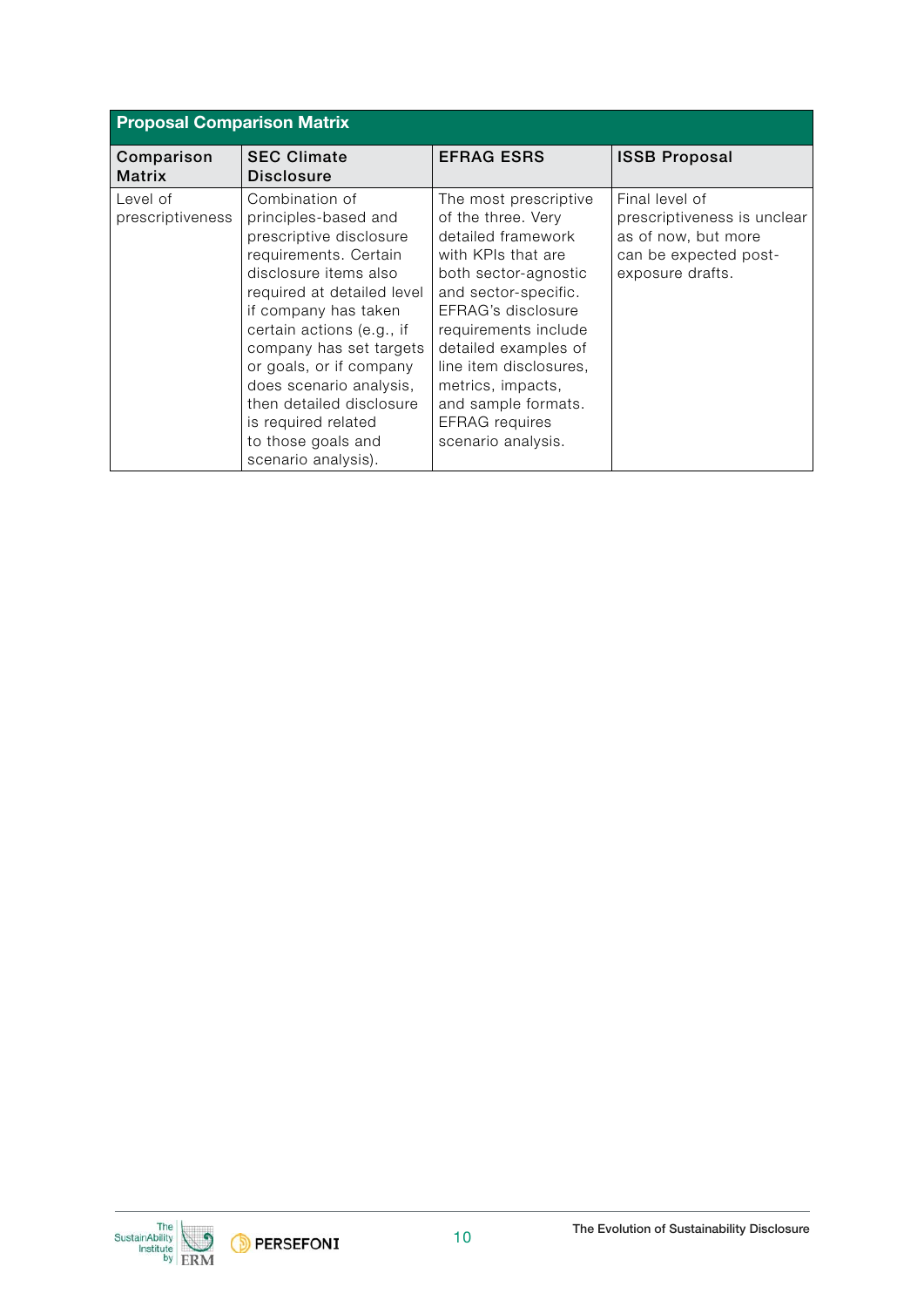#### TCFD Reconciliation Matrix

| Governance                                                                                                                                                                 |                                                                                                                                                                                                                                        |                                                                                                                                                 |                                                                                                                                                                                                                                                                                                                |
|----------------------------------------------------------------------------------------------------------------------------------------------------------------------------|----------------------------------------------------------------------------------------------------------------------------------------------------------------------------------------------------------------------------------------|-------------------------------------------------------------------------------------------------------------------------------------------------|----------------------------------------------------------------------------------------------------------------------------------------------------------------------------------------------------------------------------------------------------------------------------------------------------------------|
|                                                                                                                                                                            | <b>SEC Climate</b><br><b>Disclosure</b>                                                                                                                                                                                                | <b>EFRAG ESRS</b>                                                                                                                               | <b>ISSB Proposal</b>                                                                                                                                                                                                                                                                                           |
| Describe the board's<br>oversight of climate-<br>related risks and<br>opportunities                                                                                        | Oversight and<br>governance of<br>climate-related<br>risks by board and                                                                                                                                                                | How governance<br>bodies are informed<br>about sustainability<br>matters.                                                                       | Management<br>oversight of climate-<br>related risks and<br>opportunities.                                                                                                                                                                                                                                     |
| Describe management's<br>role in assessing and<br>managing climate-related<br>risks and opportunities                                                                      | management.                                                                                                                                                                                                                            | How sustainability<br>matters are addressed<br>by administrative /<br>management bodies.                                                        |                                                                                                                                                                                                                                                                                                                |
| <b>Strategy</b>                                                                                                                                                            |                                                                                                                                                                                                                                        |                                                                                                                                                 |                                                                                                                                                                                                                                                                                                                |
| Describe the climate-<br>related risks and<br>opportunities the<br>organization has<br>identified over the short,<br>medium, and long term                                 | How any identified<br>climate-related<br>risks have had or<br>are likely to have<br>a material impact,<br>affect business<br>model / strategy,<br>impact financial<br>statements.                                                      | Material sustainability<br>impacts, risks and<br>opportunities: sector-<br>agnostic, sector-<br>specific, and in some<br>cases entity-specific. | Impacts of climate-<br>related risks and<br>opportunities on<br>business model,<br>strategy, cash flow,<br>financing / cost<br>of capital; short-,<br>medium-, and long-<br>term risks; physical<br>vs. transition risks.                                                                                      |
| Describe the resilience<br>of the organization's<br>strategy, taking into<br>consideration different<br>climate-related<br>scenarios, including a<br>2°C or lower scenario |                                                                                                                                                                                                                                        | Potential financial<br>effects from material<br>transition and<br>physical risks and<br>opportunities.                                          | Effects of significant<br>climate-related risks<br>and opportunities on<br>business model &<br>value chain, strategy<br>& decision making,<br>and financial position<br>/ performance.                                                                                                                         |
| Describe the resilience<br>of the organization's<br>strategy, taking into<br>consideration different<br>climate-related<br>scenarios, including a<br>2°C or lower scenario | Scenario analysis<br>is not required<br>by the SEC, but<br>it is discussed<br>as a reasonable<br>alternative that<br>could could<br>inform investors<br>of the resilience of<br>registrant's business<br>strategies and<br>operations. | Use of scenario<br>analysis to identify<br>and assess risks and<br>opportunities over the<br>short, medium, and<br>long term.                   | Use scenario analysis<br>to describe climate<br>resilience of its<br>strategy, including<br>business model,<br>significant physical<br>risks and transition<br>risks; results of<br>the climate-related<br>scenario analysis,<br>how the analysis<br>was conducted, and<br>which scenarios were<br>considered. |

Highlight key: **Proposal deviates from TFCD recommendations** Proposal fully aligns or adds to TCFD recommendations

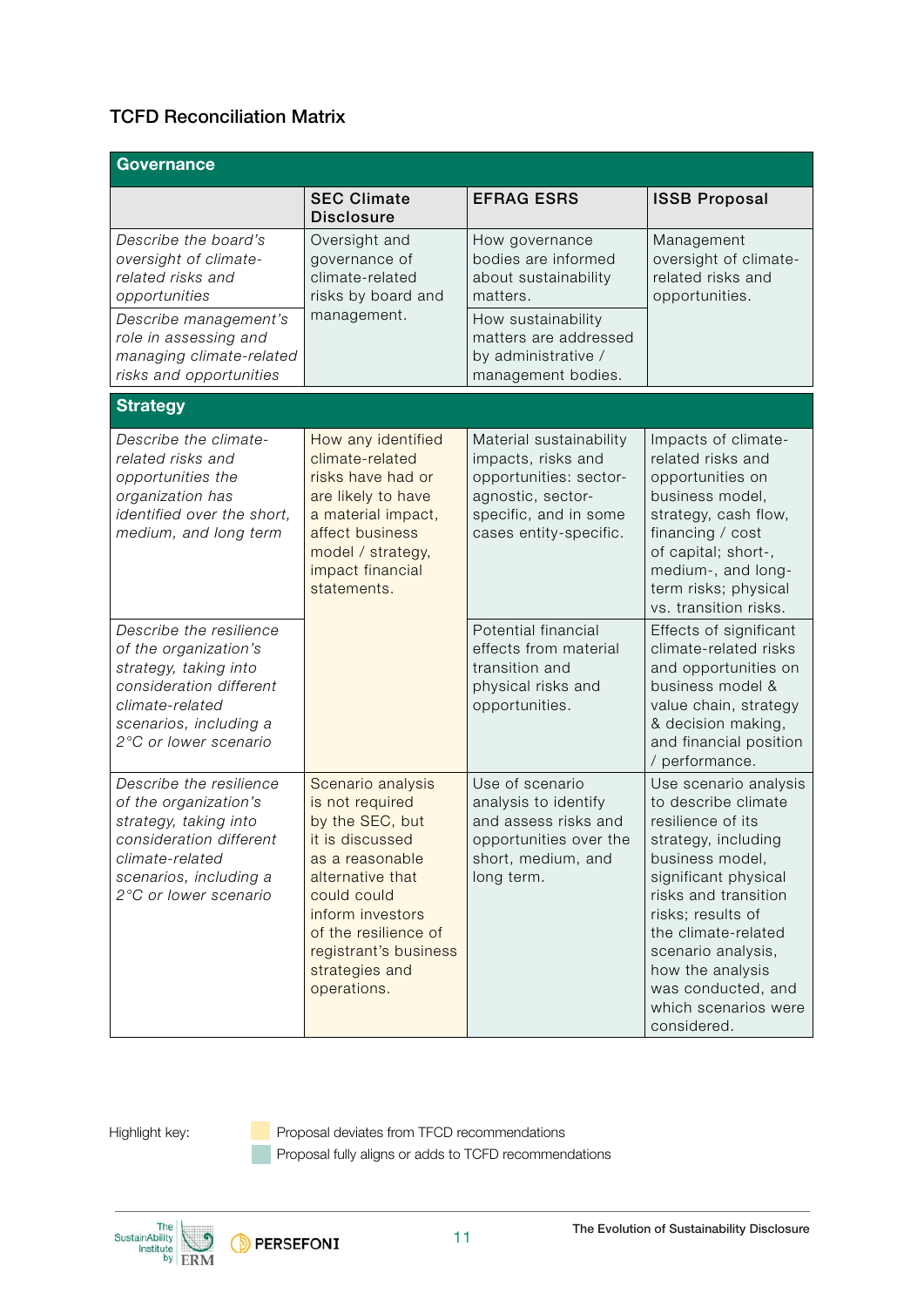| <b>Risk Management</b>                                                                                                                                               |                                                                                                                                                                                                                                            |                                                                                                                                                                                                       |                                                                                                                                                                                                                                                                                                                                        |
|----------------------------------------------------------------------------------------------------------------------------------------------------------------------|--------------------------------------------------------------------------------------------------------------------------------------------------------------------------------------------------------------------------------------------|-------------------------------------------------------------------------------------------------------------------------------------------------------------------------------------------------------|----------------------------------------------------------------------------------------------------------------------------------------------------------------------------------------------------------------------------------------------------------------------------------------------------------------------------------------|
|                                                                                                                                                                      | <b>SEC Climate</b><br><b>Disclosure</b>                                                                                                                                                                                                    | <b>EFRAG</b>                                                                                                                                                                                          | <b>ISSB Proposal</b>                                                                                                                                                                                                                                                                                                                   |
| Describe the<br>organization's processes<br>for identifying and<br>assessing climate-related<br>risks                                                                | The registrant's<br>processes for<br>identifying,<br>assessing, and<br>managing climate-<br>related risks and<br>whether any such<br>processes are<br>integrated into the<br>registrant's overall<br>risk management<br>system or process. | Processes to<br>identify sustainability<br>impacts, risks, and<br>opportunities, and<br>assess which ones<br>are material. Double<br>materiality: material<br>impacts on climate<br>change as well as | Processes used to<br>identify climate-<br>related risks and<br>opportunities, such<br>as how likelihood<br>and effects are<br>analyzed, how risks<br>are prioritized, input<br>parameters used.                                                                                                                                        |
| Describe the<br>organization's processes<br>for managing climate-<br>related risks                                                                                   |                                                                                                                                                                                                                                            | material impacts<br>of climate risks on<br>business & value<br>chain.                                                                                                                                 | Processes used to<br>assess, monitor, and<br>manage risks.                                                                                                                                                                                                                                                                             |
| Describe how processes<br>for identifying, assessing,<br>and managing climate-<br>related risks are integrated<br>into the organization's<br>overall risk management |                                                                                                                                                                                                                                            | No discussion<br>of inclusion in<br>entity's overall<br>risk management<br>process.                                                                                                                   | Integration into<br>entity's overall risk<br>management process.                                                                                                                                                                                                                                                                       |
| <b>Metrics &amp; Targets</b>                                                                                                                                         |                                                                                                                                                                                                                                            |                                                                                                                                                                                                       |                                                                                                                                                                                                                                                                                                                                        |
| Disclose the metrics used<br>by the organization to<br>assess climate-related<br>risks and opportunities in<br>line with its strategy and<br>risk management process | <b>GHG</b> emissions<br>metrics for Scope<br>1, 2, and 3 (if<br>applicable); other<br>metrics used to<br>assess risks and<br>opportunities are<br>optional.                                                                                | Expanded details on<br>metrics and targets<br>required, such as<br>energy consumption<br>and mix, timetables<br>for targets, and<br>detailed emissions<br>information.                                | Metrics an entity uses<br>to measure, monitor,<br>and manage climate-<br>related risks and<br>opportunities.                                                                                                                                                                                                                           |
| Disclose Scope 1, Scope<br>2, and Scope 3 GHG<br>emissions, and the related<br>risks                                                                                 | Scopes 1 and 2<br><b>GHG</b> emissions<br>metrics, separately<br>disclosed,<br>expressed as<br>disaggregated<br>and aggregate<br>constituent<br>greenhouse gasses,<br>and in absolute and<br>intensity terms.                              | Gross Scope 1, Sco-<br>pe 2 emissions in<br>metric tons of CO2<br>equivalent.                                                                                                                         | Information on<br>transition / physical<br>risks, opportunities,<br>capital deployment,<br>internal carbon<br>prices; cross-industry<br>metrics for Scope 1<br>and 2 greenhouse<br>gas emissions,<br>separately disclosed<br>for consolidated<br>accounting group,<br>associates, joint<br>ventures, and<br>subsidiaries / affiliates. |

Highlight key: **Proposal deviates from TFCD recommendations** Proposal fully aligns or adds to TCFD recommendations

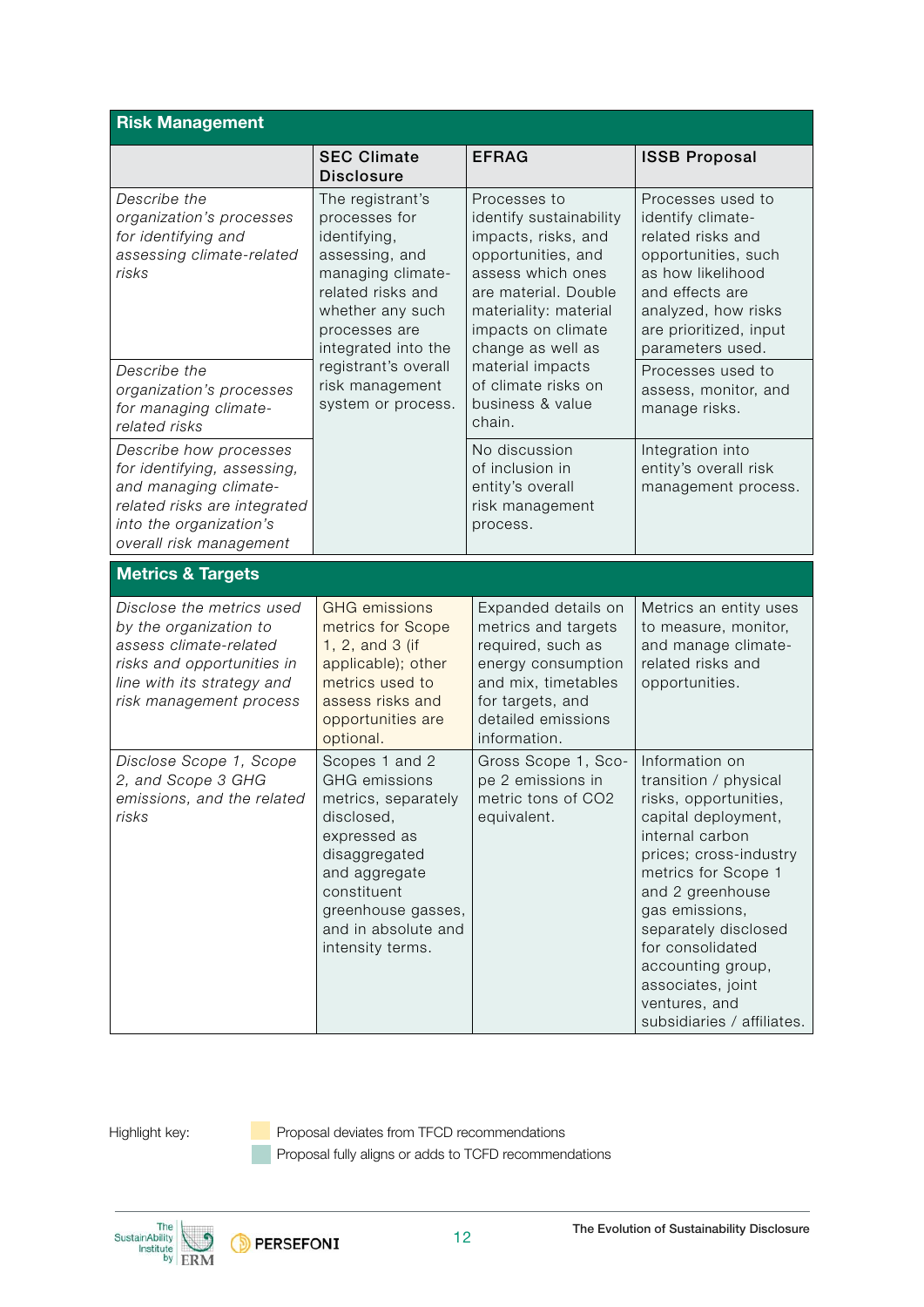| <b>Metrics &amp; Targets</b>                                                                                                                   |                                                                                                                                                                                                                       |                                                                                                                                                                                                                                                                      |                                                                                                                                                                                                                                                                                    |
|------------------------------------------------------------------------------------------------------------------------------------------------|-----------------------------------------------------------------------------------------------------------------------------------------------------------------------------------------------------------------------|----------------------------------------------------------------------------------------------------------------------------------------------------------------------------------------------------------------------------------------------------------------------|------------------------------------------------------------------------------------------------------------------------------------------------------------------------------------------------------------------------------------------------------------------------------------|
|                                                                                                                                                | <b>SEC Climate Dis-</b><br>closure                                                                                                                                                                                    | <b>EFRAG</b>                                                                                                                                                                                                                                                         | <b>ISSB Proposal</b>                                                                                                                                                                                                                                                               |
| Disclose Scope 3 GHG<br>emissions and the related<br>risks                                                                                     | Scope 3, if material<br>or if have set re-<br>duction targets that<br>include Scope 3;<br>If reporting Scope<br>3, separately break<br>out significant<br>categories as well<br>as reporting total.<br>Excludes SRCs. | Scope 3 Emissions<br>required to be<br>disclosed in<br>metric tons of<br>CO2 equivalent,<br>categorized from<br>(i) upstream<br>purchasing, (ii)<br>downstream sold<br>products, (iii) goods<br>transportation,<br>(iv) travel, and<br>(v) financial<br>investments. | Scope 3 Emissions<br>including upstream<br>and downstream<br>emissions as well as<br>value chain emissions.                                                                                                                                                                        |
| Describe the targets used<br>by the organization to<br>manage climate-related<br>risks and opportunities<br>and performance against<br>targets | The registrant's<br>climate-related<br>targets or goals,<br>and transition plan,<br>if any.                                                                                                                           | Policies, measurable<br>targets, and action<br>plans / resources<br>related to climate<br>change mitigation<br>and adaptation.                                                                                                                                       | Climate-related targets<br>including metrics used<br>to assess progress,<br>absolute vs. intensity,<br>objective of target,<br>comparison to last int'l<br>climate agreement,<br>timeframe / base<br>period, and whether<br>derived using sectoral<br>decarbonization<br>approach. |

Highlight key: **Proposal deviates from TFCD recommendations Proposal fully aligns or adds to TCFD recommendations** 

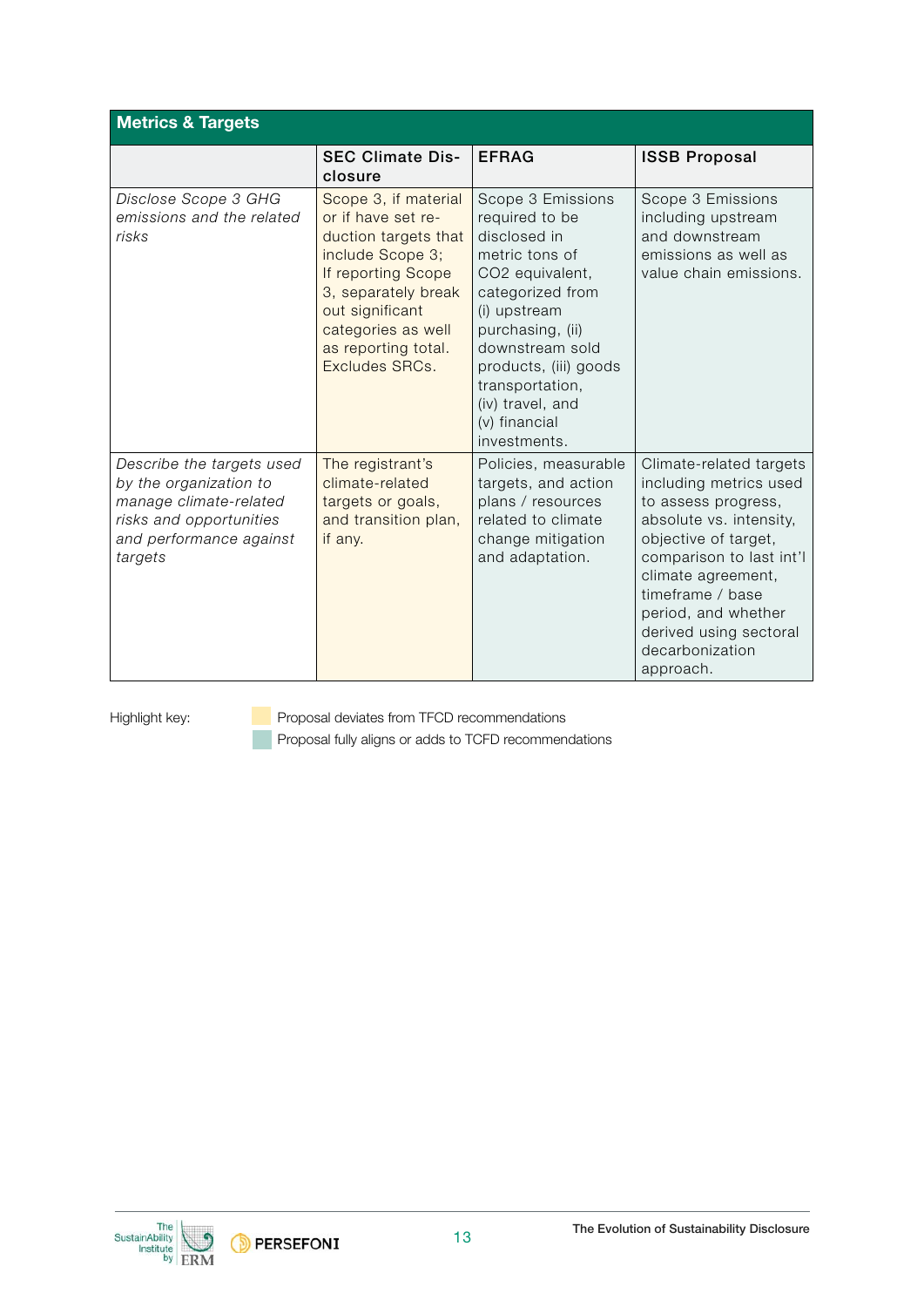### Integration of TCFD

The Task Force on Climate-related Financial Disclosures (TCFD) is a set of disclosure recommendations that are structured around four thematic areas representing the core operating components of a company: Governance, Strategy, Risk Management, and Metrics & Targets. Further supported by 11 recommended disclosures, these components build out a framework that is intended to help investors and other stakeholders understand how an organization is assessing, incorporating, and addressing climate-related risks and [opportunities.10](https://opportunities.10) 

In developing their respective disclosure guidelines, the SEC, EFRAG, and IFRS each used elements of TCFD's disclosure framework to inform their climate reporting requirements. Components of the framework are incorporated at varying degrees of magnitude in each entity's proposal, but each utilizes TCFD as at least a foundational template in deciding what companies may be required to report.

Establishing a common framework to be used in developing regulation is important when considering future sustainability disclosure requirements. By aligning the methods and requirements, regulators can promote commonality across jurisdictions and ease the reporting burden on those companies that may be required to report to multiple regulatory entities. TCFD is already one of the most commonly used disclosure frameworks, with countries such as the UK and New Zealand among the first countries to require certain entities to include climate-related risks and opportunities in their annual reporting utilizing TCFD guidance (the UK requirements will be phased in starting in 2022, while New Zealand's will become mandatory commencing [2023\).11](https://2023).11) With many multinational corporations either based in or operating in the UK, it is likely that these requirements will have considerable reporting implications across geographies. As such, TCFD-alignment within existing and future regulatory updates should be considered to continue movement towards a global reporting standard.

By aligning the methods and requirements, regulators can promote commonality across jurisdictions and ease the reporting burden on those companies that may be required to report to multiple regulatory entities.

Here we compare how each proposal maps onto TCFD's four pillars: Governance, Strategy, Risk Management, and Metrics & Targets.

#### Alignment with TCFD

With TCFD as a foundational component of each entity's proposed reporting structures, those organizations voluntarily reporting in line with TCFD guidance may find parts of these disclosures to be familiar and already have structures and processes in place to gather and report data. However, there are additional components to each proposal that go above and beyond the pillars and recommendations laid out by TCFD, adding more specicity and granularity to their desired outputs.



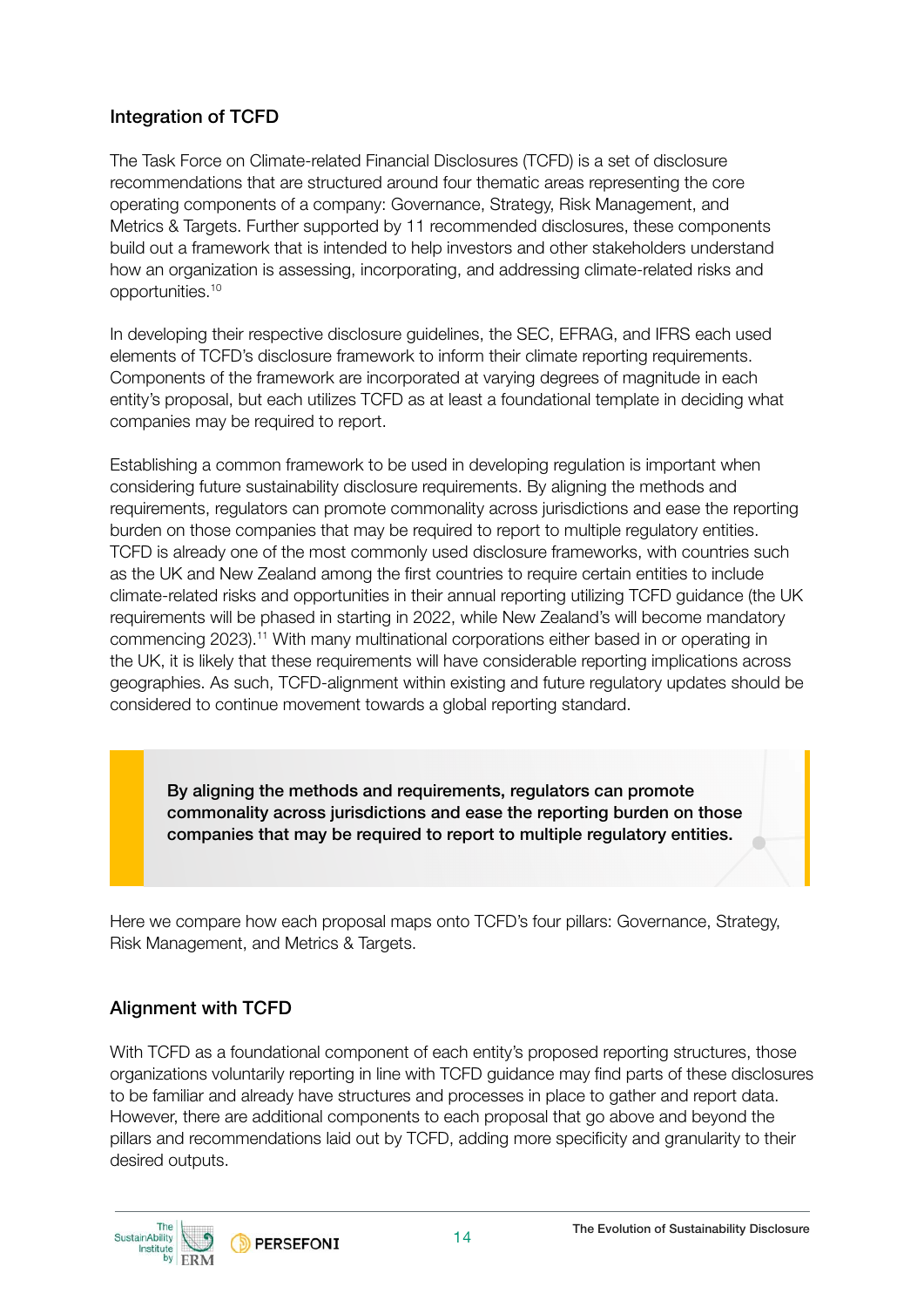Both the ESRS and ISSB exposure drafts strongly align with TCFD guidance. Their differences, both from TCFD and each other, arise primarily from two dimensions: different wording that is intended to capture the same information as TCFD, and additional requirements for additional information to provide a more granular level of detail (which this report will focus on). Both proposals add to the aforementioned pillars of Governance, Strategy, Risk Management, and Metrics & Targets, though the majority of additions and classification differences arise in the Strategy and Metrics & Targets pillars, as further explored in the following sections.

Consistency across regulatory frameworks and geographies will be important to not only improve the quality of data being reported, but also to ease the reporting burden on corporate issuers. As that burden eases, corporate issuers will be able to devote more resources to address the climate crisis.

In comparison, the SEC's climate disclosure proposal varies from TCFD guidance more than both the ESRS and ISSB exposure drafts. The proposal does broadly align with the four pillars and 11 recommended disclosures, and in some circumstances requires additional disclosure on top of TCFD guidance. However, there are components that either vary significantly or are not required, diverging from other proposals and impacting global alignment. For certain metrics, only those entities which have publicly released related targets or strategies would be required to disclose. For example, an entity that has defined Scope 3 emissions as material or has set an emissions target including Scope 3 emissions would be required to disclose said emissions (with a safe harbor provision), while a company that has not set a relevant emissions goal or determined Scope 3 to be material would not have to disclose this information under the current proposal.

Differences notwithstanding, the near-simultaneous emergence of three highly-visible disclosure proposals, all utilizing TCFD guidance, marks a significant step towards developing a harmonized global baseline in climate-related reporting and disclosure. Consistency across regulatory frameworks and geographies will be important to not only improve the quality of data being reported, but also to ease the reporting burden on corporate issuers. As that burden eases, corporate issuers will be able to devote more resources to address the climate crisis.

#### Governance

Each of the three proposals fully aligns with the Governance guidance outlined by TCFD, and additional components are minimal. Where each proposal distinctively builds on TCFD guidance is on disclosure of qualifications and experience of those responsible for climate oversight. Specifically, the SEC's proposal would require disclosure of the climate-related expertise of those management and board members responsible for climate oversight. Similarly, the ISSB's proposal would require reporters to provide additional detailed information describing the body or individual responsible for the oversight of climate-related risks and opportunities. The ESRS takes a wider approach with broad additions, requiring reporting entities to describe more of the processes and strategies used to inform sustainability matters.

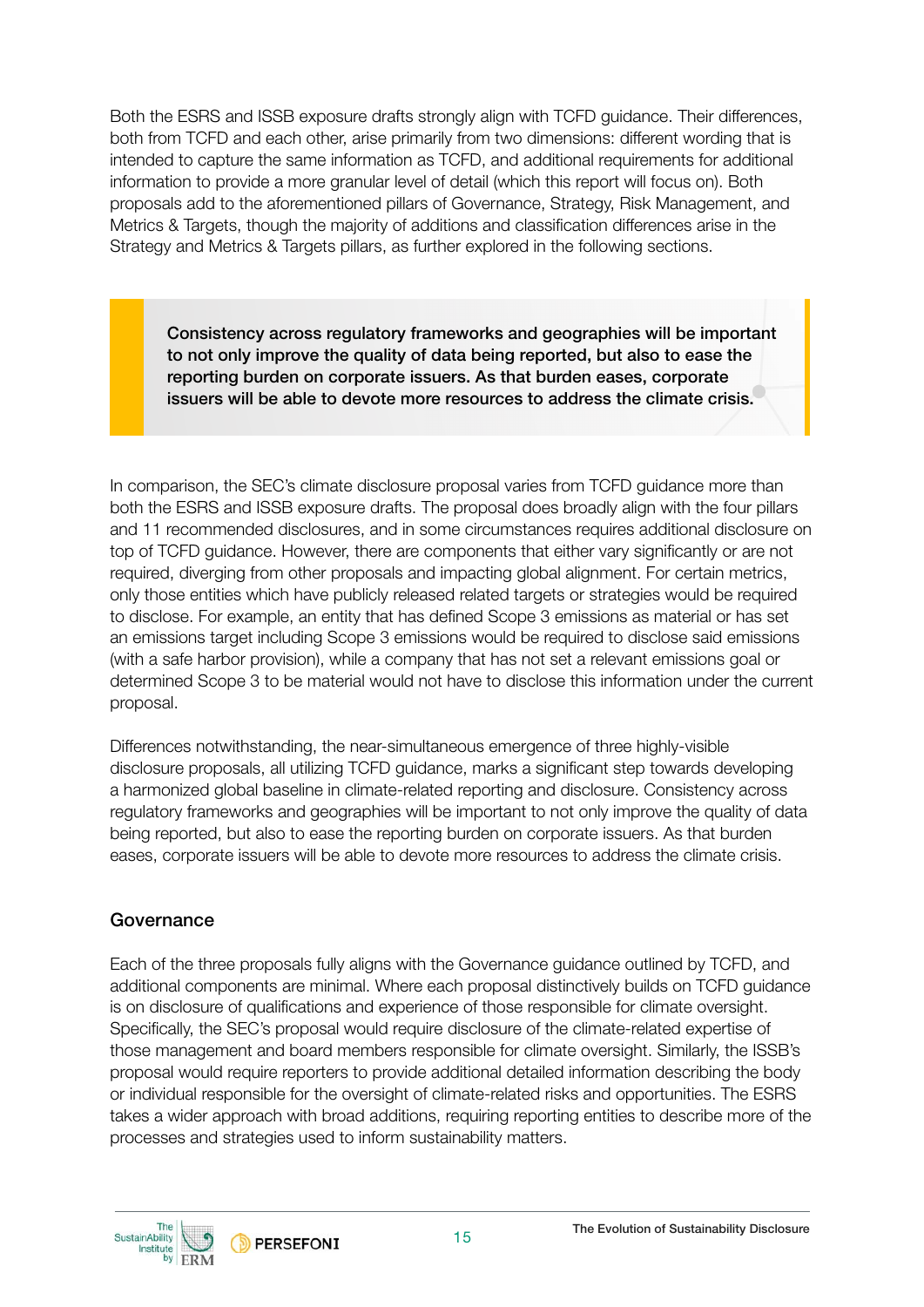The alignment with TCFD's governance guidance across the three proposals is an encouraging step towards consistency between nations and across markets. Though each is tailored specifically to its respective market, companies that already report along the TCFD guidance should be able to successfully utilize existing methods and strategies when reporting along any of the three highlighted proposals.

#### **Strategy**

#### *Scenario analysis*

Climate scenario analysis is an analytical tool that helps companies develop climate plans and assess their resilience to climate-related risks by charting out business implications and potential consequences in a number of different climate scenarios (e.g., at different levels of temperature increases). This process should uncover market transition risks that a company may face in the world's transition to a low-carbon economy (e.g., markets shrinking or growing) as well as physical risks associated with climate change, like temperature increases, droughts, and floods.

Consistent with the TCFD's inclusion of scenario analysis in its framework, all three policies include scenario analysis as a tool to help companies develop a climate strategy. Scenario analysis is not required by the SEC, but it is discussed as a "reasonable alternative" that "could inform investors with respect to the resilience of registrants' business strategies and operations across a range of plausible future climate scenarios". The SEC notes that the analytical tools required to do exhaustive scenario analysis are still in their developmental stages and that the data necessary to complete scenario analysis may be costly to obtain. By contrast, both the ISSB and ESRS proposals require all entities to disclose how they used scenario analysis to evaluate climate-related risks and opportunities in a high level of detail.

#### *Additional requirements and insights*

Many of the components that diverge from TCFD guidance can be found within the Strategy pillar in each proposal. As with all other pillars, both ESRS and ISSB are fully consistent with all recommended disclosures and guidance of the Strategy pillar. However, both have requirements for additional, more granular information surrounding strategy disclosure. In the ESRS proposal, the strategy pillar is complemented with additions focusing on additional risk disclosures and connection to financial position and associated statements. This section also integrates components of the EU Taxonomy Regulation, requiring the use of "Taxonomy-alignment ratios and consistency of resources and financial opportunities from Taxonomy Regulation." 12 Additional information required in the ISSB proposal leans more towards impacts on strategy and planning: this exposure draft references transition plans as a part of an entity's strategy, and thus these plans are subject to disclosure requirements, unlike the TCFD guidelines which do not expressly require disclosure.

Connecting the risks and opportunities to financial impacts is important in advancing both global regulation and wider corporate sustainability action, acting as a clearer link between planet and profits in a company's triple bottom line.

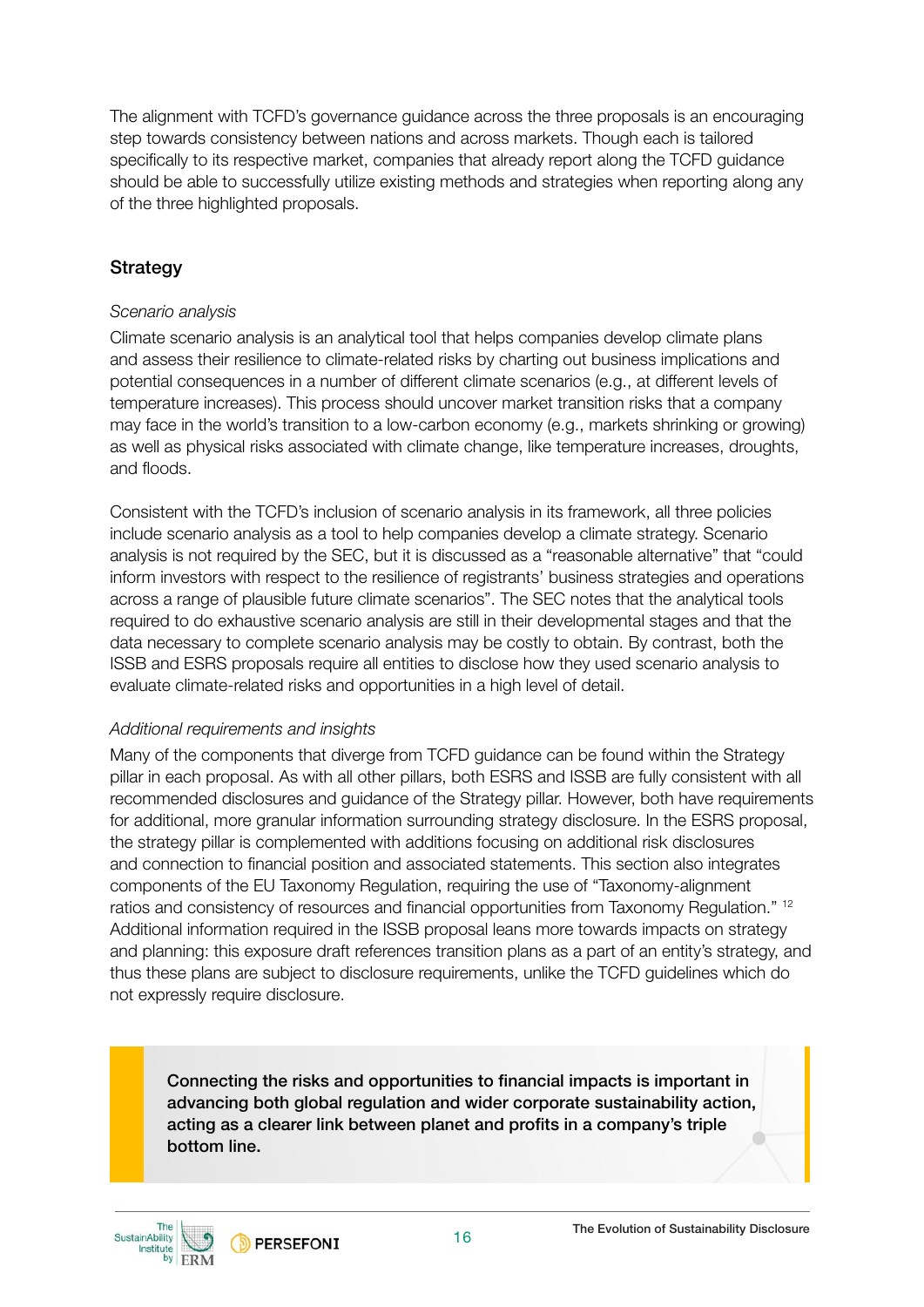One of the most important differences to highlight is the SEC's requirements on disclosure related to the entity's finances and the impact of climate-related risks and opportunities on financial performance. The SEC's mode of effecting change is through regulation tied to investment activities and is inherently biased toward the needs of investor communities, hence their focus on the 10-K as the vehicle for disclosure requirements. Entities are required to report how any identified climate-related risks have had or are likely to have a material impact on the line items of their consolidated financial statements and related expenditures, which investors often consider in their decision making processes. Specifically, the proposal sets a threshold for financial impact and expenditure metrics, requiring that any impact greater than 1 percent of the total line item value must be disclosed. This varies from TCFD guidance in that the SEC's proposal describes the connection to financial performance more clearly. There is speculation that this requirement may be challenging for some reporting entities, as it requires a different definition of materiality than TCFD guidance and would require a more quantitative assessment on financial impacts.

The additions to the Strategy pillar demonstrate a clear need to align strategy disclosure with tangible and quantifiable financial impacts of climate-related risks and opportunities. These are particularly highlighted by the SEC and ESRS proposals given their positions as regulators, while those entities adopting ISSB practices may choose to incorporate more financial focus in their eventual regulations. Connecting the risks and opportunities to financial impacts is important in advancing both global regulation and wider corporate sustainability action, acting as a clearer link between planet and profits in a company's triple bottom line.

#### Risk Management

Each proposal largely aligns with the Risk Management pillar in the TCFD guidance. The ESRS proposal requires additional impacts be taken into consideration in the disclosure of top risks and opportunities, along with more detailed application guidance for both physical and transition risks identification and assessment. Furthermore, the ESRS proposal includes the concept of double materiality as the union of impact and financial materiality, or how sustainability matters affect the company's position along with how the entity itself impacts the environment and society at large. Double materiality requires companies to manage the external risk on their own operations, along with how their operations impact risk management on external factors.

Climate-related reporting should not only provide a historical view of the entity's performance, but also present a future-oriented view of how the company will address the risks and opportunities presented by the climate crisis.

ISSB's proposal similarly highlights priority opportunities and fine-tunes reporting on input parameters for risk identification, along with including an update requirement if the entity has changed their processes compared to the prior reporting period. Outside of these additions, entities following TCFD guidelines may already be prepared for risk management disclosure in the ESRS and ISSB proposals.

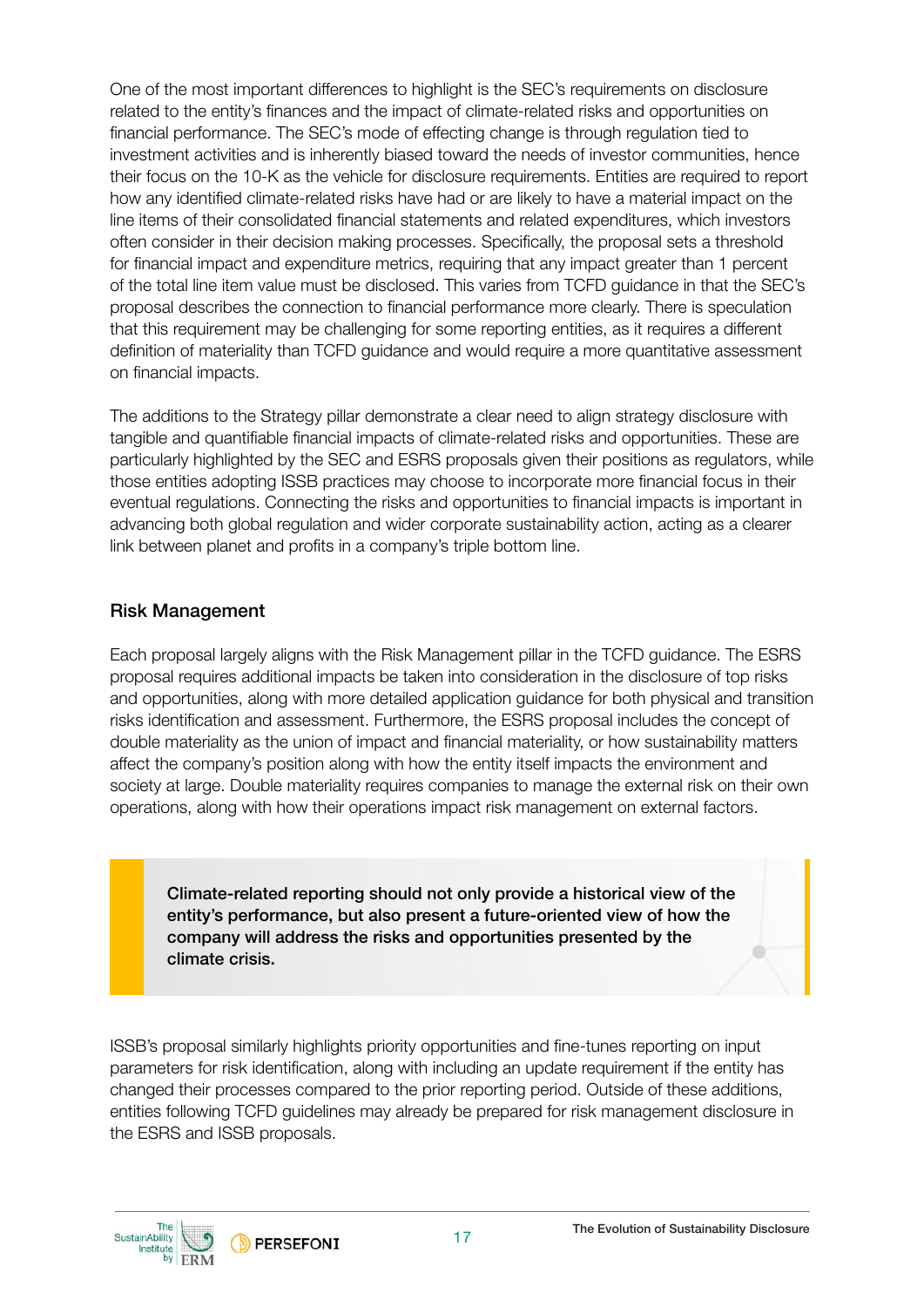A major change in Risk Management stems from the SEC's proposal. Under the current structure, those under the SEC's jurisdiction would only be required to disclose climate-related risks, while climate-related opportunities are optional and can be described if applicable. Where described, financial information connected to climate-related opportunities should be included. With TCFD requiring disclosure on both climate-related risks and opportunities, this represents a significant deviation from the framework and its capabilities.

Alignment on risk management will be important, as it will allow for a more accurate forwardlooking view on a firm's climate strategy and activity, rather than just those risks that the firm has identified or already experienced. Climate-related reporting should not only provide a historical view of the entity's performance, but also present a future-oriented view of how the company will address the risks and opportunities presented by the climate crisis. Without the disclosure of potential climate-related opportunities, disclosure may paint an incomplete picture of a reporting company's climate strategy and activity: although in the case of the SEC in particular, the risk with mandating disclosure of opportunities is that the SEC might foster greenwashing and create a defense because companies would say they were required to disclose opportunities.

### Metrics & Targets

#### *Scope 1 & 2*

The SEC's Proposed Rule requires Scopes 1 and 2 GHG emissions disclosures, by constituent greenhouse gasses and in the aggregate, in absolute terms and in terms of intensity.

The ESRS exposure draft requires the gross Scope 1 and 2 emissions. Additionally, ESRS requires the share of Scope 1 GHG emissions under regulated emission trading schemes. For Scope 2, both market-based and location-based Scope 2 emissions disclosures are required.

ISSB proposes disclosures of Scope 1 and 2 GHG emissions on an absolute basis and on an intensity basis. Separately, the ISSB requires Scope 1 and 2 disclosures for the consolidated accounting group (parent and its subsidiaries) and the associates, joint ventures, unconsolidated subsidiaries, or affiliates not included in the consolidated accounting group.

#### *Scope 3*

The SEC's proposed rule only requires Scope 3 disclosures where material or where a company has already set Scope 3 reduction targets. Smaller Reporting Companies (SRCs) are exempt from Scope 3 requirements. Where a company is disclosing Scope 3 emissions, the SEC would required emissions calculations to be broken out into significant categories in addition to total Scope 3 emissions. In order to ensure that reporting companies are shielded from undue liability originating from third parties within the value chain, a safe harbor provision was included with respect to Scope 3 emissions in the SEC's proposal. This provision is hoped to address the many challenges associated with reporting Scope 3 emissions and encourage companies to track and disclose associated information.

ESRS Scope 3 emissions disclosures will be mandatory for all companies disclosing. Specifically, the GHG emissions in metric tons of  $\mathsf{CO}_2$  equivalent that occur in the company's value chain beyond Scope 1 and 2 emissions. It also includes GHG emissions from: a) upstream purchasing, b) downstream sold products, c) goods transportation, d) travel, and e) financial investments.

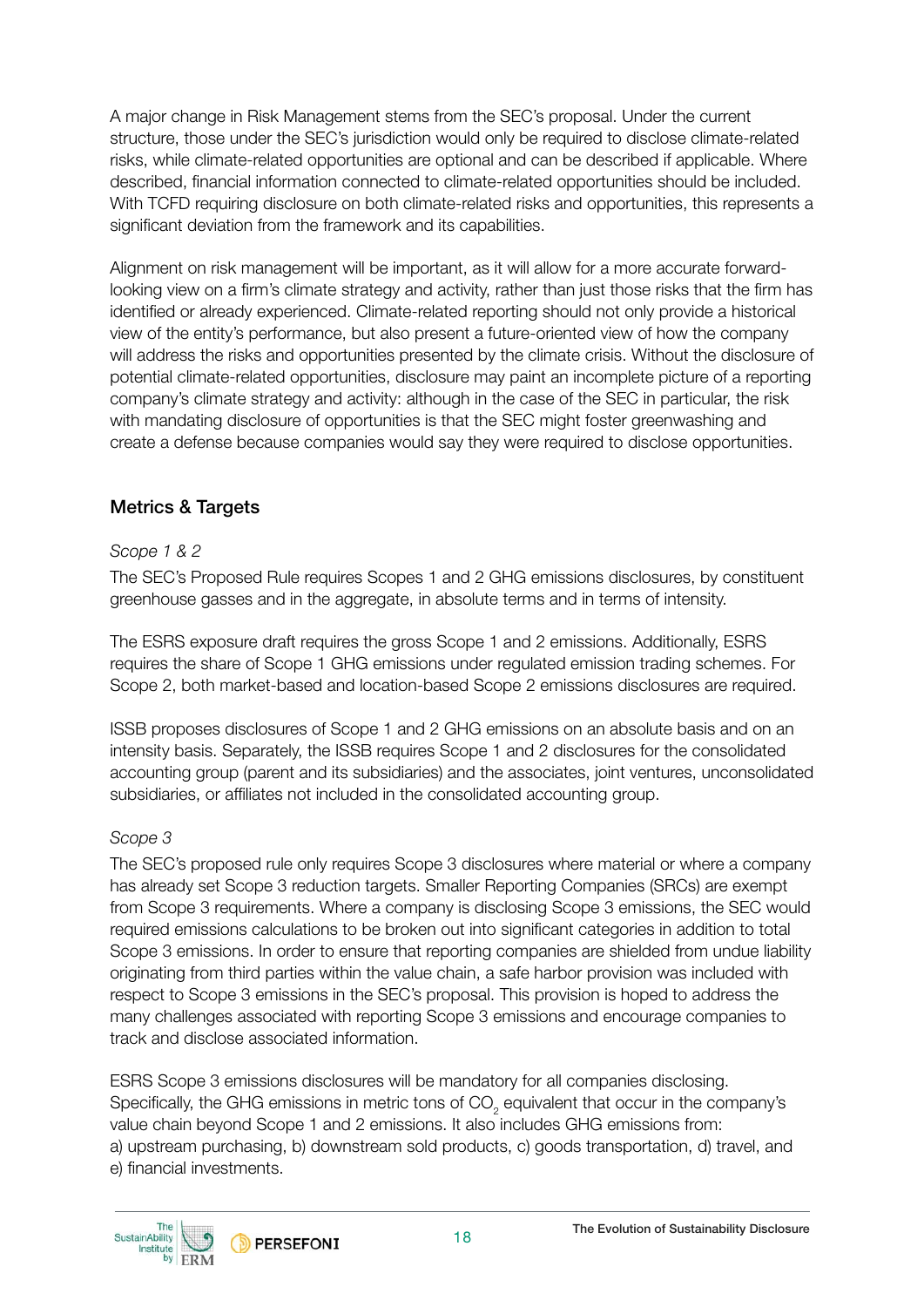ISSB's exposure drafts propose that companies' Scope 3 emissions should include a) both upstream and downstream emissions, b) an explanation of the activities included within Scope 3 calculations, and c) an explanation of whether or not the company has included emissions information for entities in its value chain. If the company is not disclosing Scope 3 emissions, ISSB includes a provision to explain why they are omitted. For example, if a U.S.-based SRC would like to use the ISSB standards as a basis for their disclosures, they are not required to to include Scope 3 under the SEC, and would therefore explain reasons for omission instead.

Alignment along these disclosures are particularly important as the data disclosed here will inform analysis by other entities like ESG data providers and ratings agencies.

#### *Additional requirements and insights*

As seen with other TCFD guidance pillars, the ESRS and ISSB proposals fully align with TCFD guidance on Metrics & Targets, and further add on to the requirements to ensure a more granular view of the reporting entity. Specifically, the ESRS is much more prescriptive in this section compared to both TCFD and the other regulations, as is the case throughout the entirety of the highly prescriptive proposed regulation. The ESRS would require additional disclosure on components like a target's potential effects on financial metrics, integration of Taxonomy regulations, and a distinction of three levels of targets including general climaterelated targets, GHG emission reduction targets, and net zero targets / other neutrality claims. The level of specificity seen here in the ESRS (and elsewhere in the proposal) may provide a more clear direction for future regulatory agencies in developing a highly-prescriptive disclosure framework.

The SEC's proposal aligns with TCFD in certain circumstances: for companies that have publicly communicated climate-related goals and targets, the proposal would require disclosure on the scope and structure of said goal or target. For example, if a company has committed to net zero emissions by 2030 or alignment with the Paris Agreement, it would be required to disclose the scope and structure along with any progress toward meeting the target. Alternatively, those companies that have not committed to any such goal or target would not be required to report these metrics. This may result in a variety of scenarios: it may discourage companies from setting more ambitious net zero goals with the knowledge that they would then be required to commit resources toward identifying and reporting their Scope 3 emissions and other related information. On the other hand, the inclusion of a regulatory requirement may incentivize the creation of stronger and more effective net zero commitments.

From zero disclosure required for some entities under the SEC's proposal to a long list of additional disclosure requirements seen with the ESRS proposal, the Metrics & Targets pillar demonstrates the greatest variation to TCFD guidance. Alignment along these disclosures are particularly important as the data disclosed here will inform analysis by other entities like ESG data providers and ratings agencies. Future regulatory entities developing sustainability disclosure requirements should consider the Metrics & Targets pillar to be a core component of their reporting structure, and should follow in ESRS and ISSB's footsteps to fully incorporate (and expand upon) TCFD guidance and recommendations.

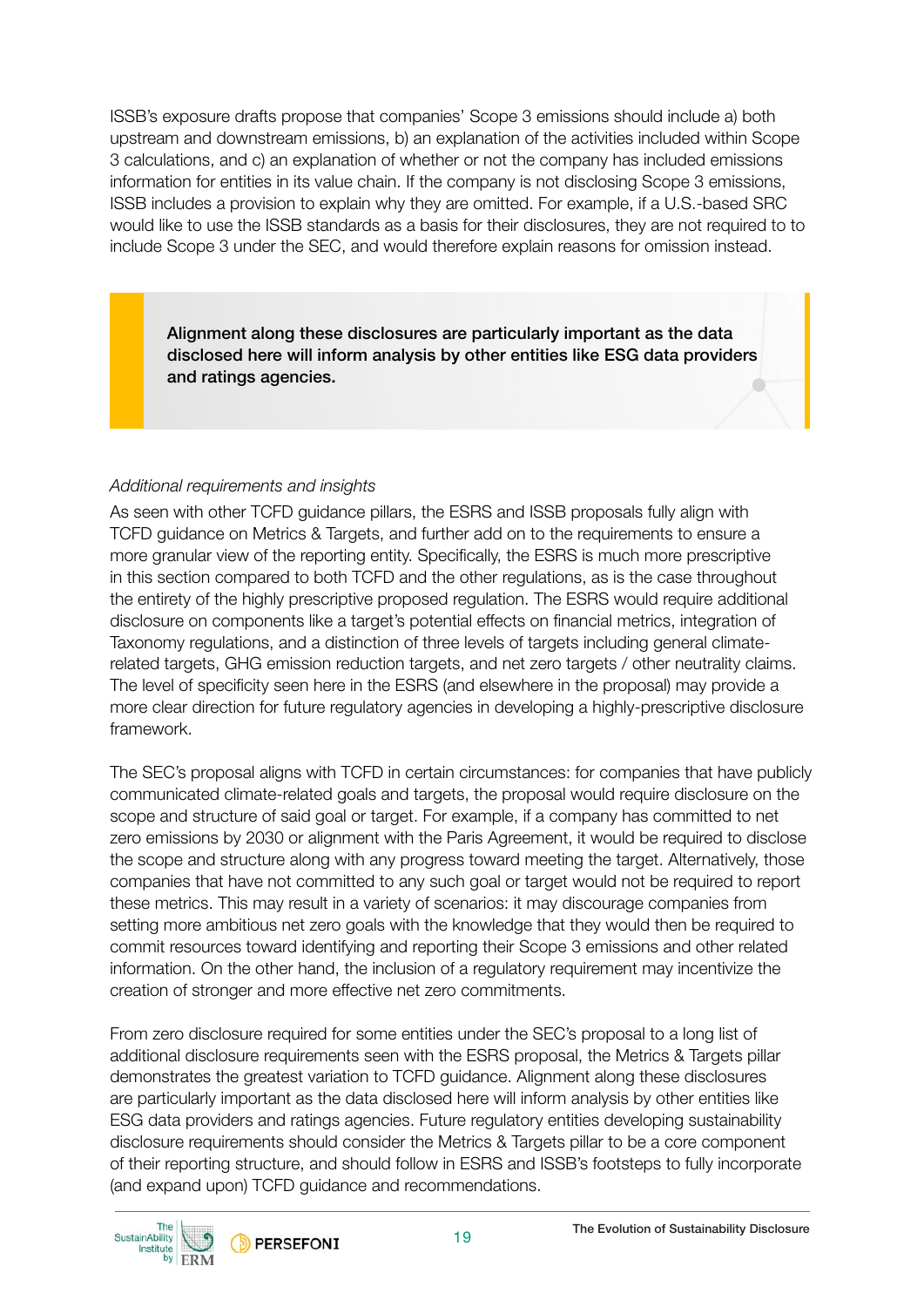The inclusion of a regulatory requirement may incentivize the creation of stronger and more effective net zero commitments.

TCFD recommends the disclosure of Scopes 1, 2, and 3 emissions in their guidelines. The ESRS and ISSB proposals both adhere to this guidance, while the SEC varies in Scope 3 requirements depending on materiality. Emissions disclosures are a major component covered in the Metrics and Targets pillars of the TCFD guidance, and will be further expanded upon in subsequent sections.



*Note: In addition to each respective proposal's full draft documents (see New Developments in Corporate Climate Disclosure section), sources for the TCFD Alignment section are as follows:* 

- 
- SEC: ERM Market Update SEC Proposed Climate Rule 13 ESRS: Appendix IV TCFD Recommendations and ESRS reconciliation table14 ISSB: IFRS S2 Climate-related Disclosures with the TCFD Recommendations15
- 

**PERSEFONI** 

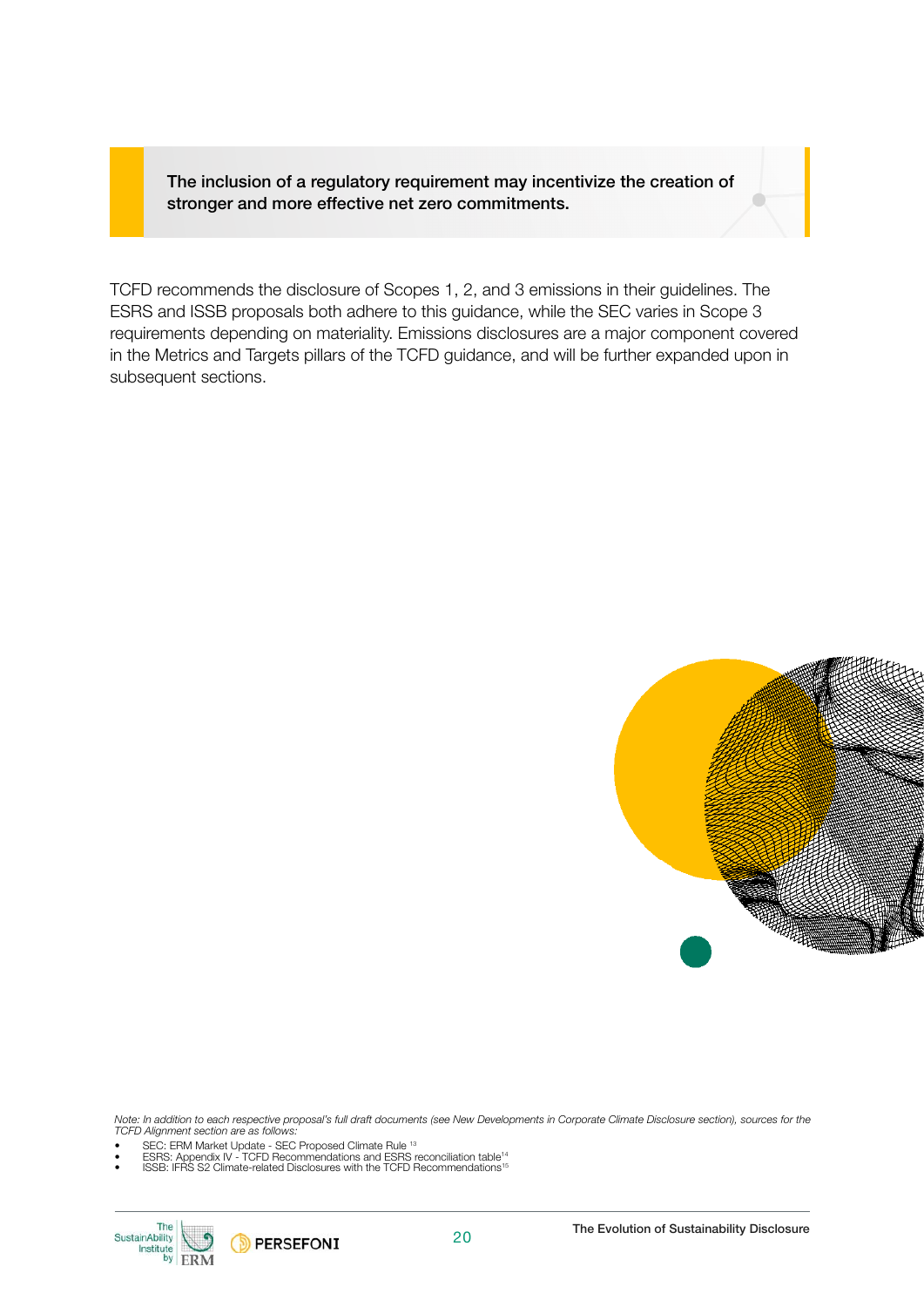### 3. Additional Components

#### Assurance Requirements

Assurance requirements denote the level of third-party auditing needed for companies to comply with emissions disclosure requirements. Assurances need to be completed by professionals with requisite expertise to perform the review (typically accountants and specialized assurance providers with deep expertise in ESG topic areas), to ensure the accuracy of the sustainability information that is being disclosed. There are two main kinds of assurance mentioned in the three proposals: limited and reasonable assurance. Limited assurance is the less stringent form of assurance, and the conclusions of a limited assurance engagement can be framed as 'no material misstatements appeared to be found during the engagement.' In contrast, reasonable assurance requires more effort and entails that the assurance provider can positively conclude, 'the information provided is accurate.'

Both the SEC and ESRS will require assurances on varying timeframes, with the SEC phasing in assurance beginning with limited assurance and then moving up to reasonable assurance for Scope 1 and 2 Emissions. Importantly, this only applies to large accelerated filers, accelerated filers, and non-accelerated filers for Scope 1 and 2 Emissions; there are no assurance requirements for Scope 3 Emissions, or for Smaller Reporting Companies under SEC guidelines. The proposed rule specifies an audit of the climate-related financial data, consistent with the disclosure of that information in the financial statements, while separately requiring assurance of GHG emissions. In the EU, the ESRS proposal is considering mandating limited assurance, with a long-term plan of moving to reasonable assurance requirements.

Though audit requirements are not included within the ISSB's scope, guidelines for audit and oversight of disclosures from third parties are given. Regulators that choose to implement the ISSB proposals will be able to specify their own assurance requirements, but regardless of specific regulator requirements, companies will still need to adhere to the strict processes and controls needed to fully disclose sustainability-related information.

#### Acceptance of Alternative Reporting

The ISSB is working to develop a global baseline standard for sustainability reporting. This is demonstrated by the merging of the Value Reporting Foundation (VRF) and the Climate Disclosure Standards Board (CDSB) to form the ISSB, with the intention to incorporate industry-specific SASB metrics at an international level.<sup>16</sup> The ISSB also issued a Memorandum of Understanding (MoU) with the Global Reporting Initiative (GRI) in March of 2022 with the hopes of creating a 'building blocks approach' in which the ISSB creates the global baseline [standard.17](https://standard.17) This partnership allows disclosure of information that meets the needs of investors, and then builds onto that baseline to include information from the GRI that meets the needs of a broader stakeholder group.

The SEC proposal does not include the acceptance of other reporting standards, but the proposed release solicits public comment on whether it should accept alternative reporting. It does mention, however, that it intends to be in harmony with requirements from other regulatory agencies such as the Environmental Protection Agency (EPA) and intends to accept data prepared in compliance with relevant regulations from other agencies to reduce reporting burdens on companies.

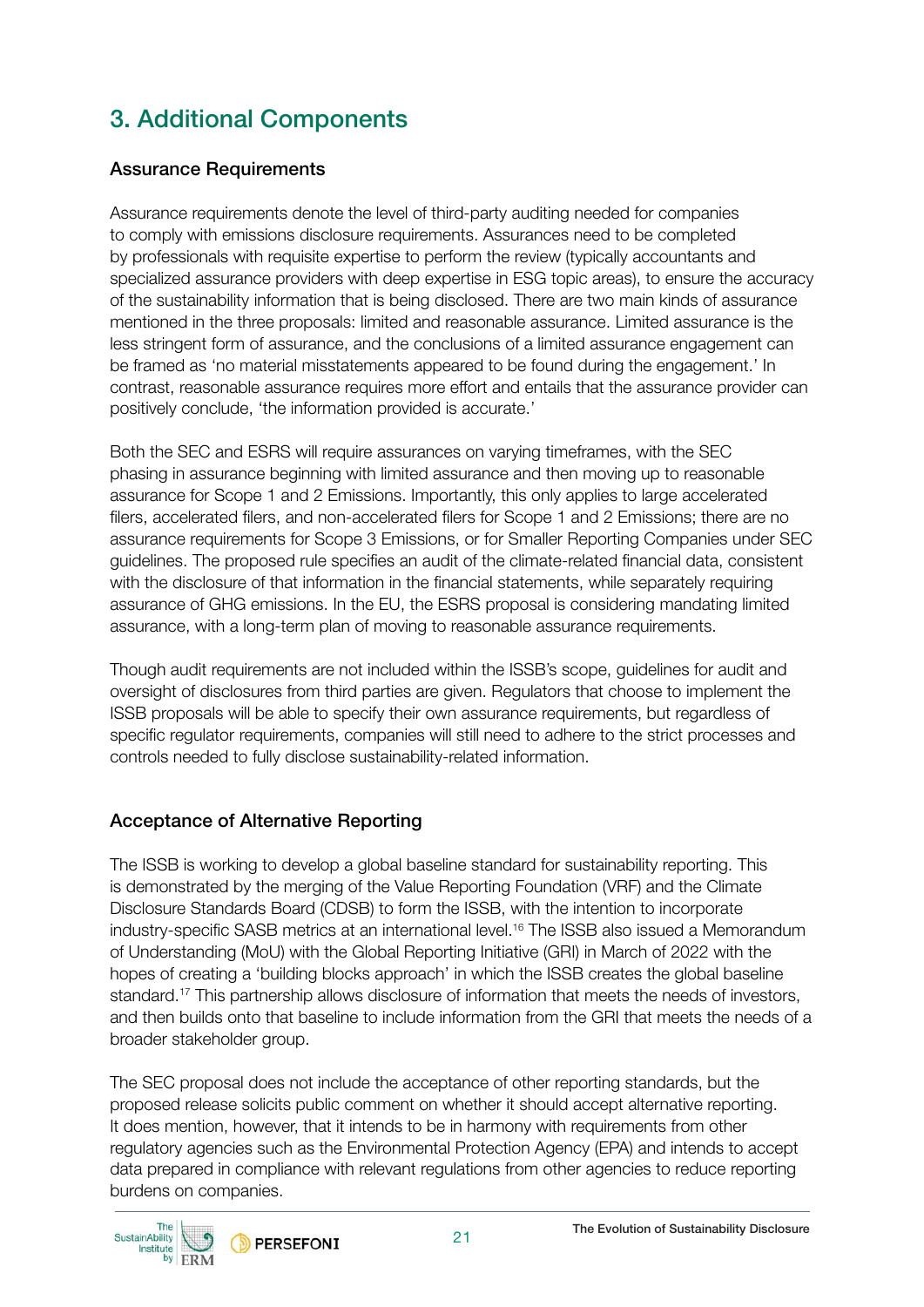The ESRS proposal allows other frameworks to be used in addition to the ESRS, however, there are few clear references to ISSB in the exposure drafts. This has left companies and business coalitions concerned that reporting in line with ISSB will not satisfy the ESRS requirements. One key area of divergence is that the ESRS definition of impact materiality does not encompass enterprise value creation like the ISSB's does.

In April 2022, the IFRS convened a working group for enhanced cross-jurisdictional compatibility to align sustainability reporting initiatives around the world. The Chinese Ministry of Finance, the European Commission, the European Financial Reporting Advisory Group, the Japanese Financial Services Authority, the Sustainability Standards Board of Japan Preparation Committee, the United Kingdom Financial Conduct Authority, and the US Securities and Exchange Commission are all involved in hopes of fostering dialogue and bringing the current proposals together for alignment on a global baseline of climate disclosures while public consultation periods are still open.18

#### Level of Prescriptiveness

The ESRS disclosure requirements are the most prescriptive when compared to SEC and ISSB at this time. ESRS's framework is quite detailed, as it outlines KPIs that are both sector-specific and agnostic. The ESRS includes detailed examples of line item disclosures, metrics, impacts of climate-related information, and sample formats for inclusion in reporting. One specific example of increased prescriptiveness between the ESRS and SEC proposals is in the inclusion of scenario analysis. Whereas the SEC only requires disclosure of scenario analysis if a company is already undertaking such activity, ESRS requires scenario analysis from all companies.

#### Potential Expansion of Scope

This report was developed specifically focusing on the climate-related disclosures of each proposal. However, as the regulatory landscape continues to expand and other considerations are taken into account, it is expected that regulators such as the SEC will introduce additional ESG-related disclosure requirements or standards boards like the IFRS will expand the reach of their proposed frameworks.

The urgency of the climate crisis has helped drive momentum in developing these three proposals. But their introduction also demonstrates the need for deeper disclosure across a wider range of metrics and issues.

The ESRS has been developed to include all aspects of ESG. On top of general principles and requirements, there are unique exposure draft documents relating to ESG-specific topics including pollution, workforces, consumers, and business conduct. Through this proposed regulation, ESRS is intended to be an all encompassing ESG and sustainability reporting and disclosure requirement rather than piecemeal implementation across an extended timeframe.

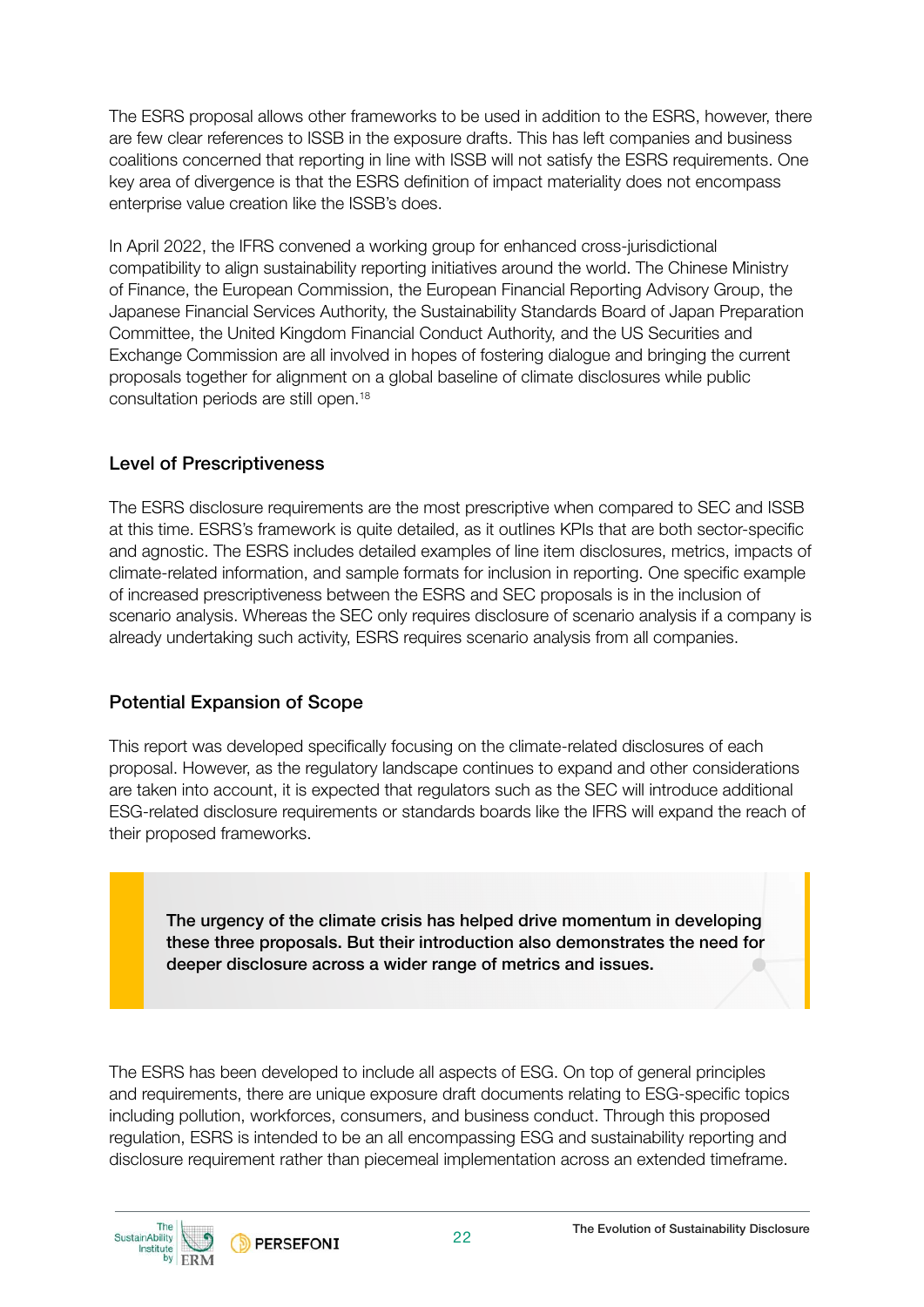In the spring of 2022, the IFRS released two ISSB standards: the General Requirements Standard and the Climate Standard. For the time being, these exposure drafts only cover a limited amount of ESG-related topics, chiefly the climate-related consideration highlighted in this report. Using feedback from this consultation period, they plan on developing further standards across a variety of sustainability-related topics to "form a comprehensive global baseline of sustainability disclosures designed to meet the information needs of investors in assessing enterprise value."19

It is not expected that other ESG components will be added into the SEC's proposal. Instead, the SEC is likely to introduce proposals similar to the climate-related disclosure proposal focused on other ESG-related issues. In March 2022, the SEC proposed a rule on cybersecurity risk management, strategy, governance, and incident exposure.<sup>20</sup> Further, it is expected that they will update rules on issues like human capital management and board diversity in the near future. 21

The urgency of the climate crisis has helped drive momentum in developing these three proposals. But their introduction also demonstrates the need for deeper disclosure across a wider range of metrics and issues. As the climate-related disclosures take off, companies across geographies can expect disclosure on ESG-related considerations to follow in step.

#### Timeline to Implementation

All three policies are in the middle of public comment periods, with the SEC's deadline recently extended to June 17 to allow more comments. After comments are collected, each proposal will revert to a finalization phase, with anticipated phase-in periods varying between the three.

The SEC currently plans to phase in its disclosure rules beginning in FY 2023, with large accelerated filers first due to disclose their Scope 1 and 2 Emissions for FY23 in 2024 and then Scope 3 Emissions a year later. Accelerated filers and small reporting companies are then phased into the rules as in the table below.

| Timeline to implementation*   |                                              |                                                  |                                              |
|-------------------------------|----------------------------------------------|--------------------------------------------------|----------------------------------------------|
| <b>SEC Phase-In</b><br>Period | Large, accelerated<br>filers                 | Accelerated filers,<br>non-accelerated<br>filers | Small reporting<br>companies                 |
| Scope 1 and 2<br>Emissions    | First disclosure year<br>FY23, filed in 2024 | First disclosure year<br>FY24, filed in 2025     | First disclosure year<br>FY25, filed in 2026 |
| Scope 3 Emissions             | First disclosure year<br>FY24, filed in 2025 | First disclosure year<br>FY25, filed in 2026     | N/A                                          |

*\* Assumes adoption of rules during 2022 and timing applies to companies with a 12/31 FYE.*

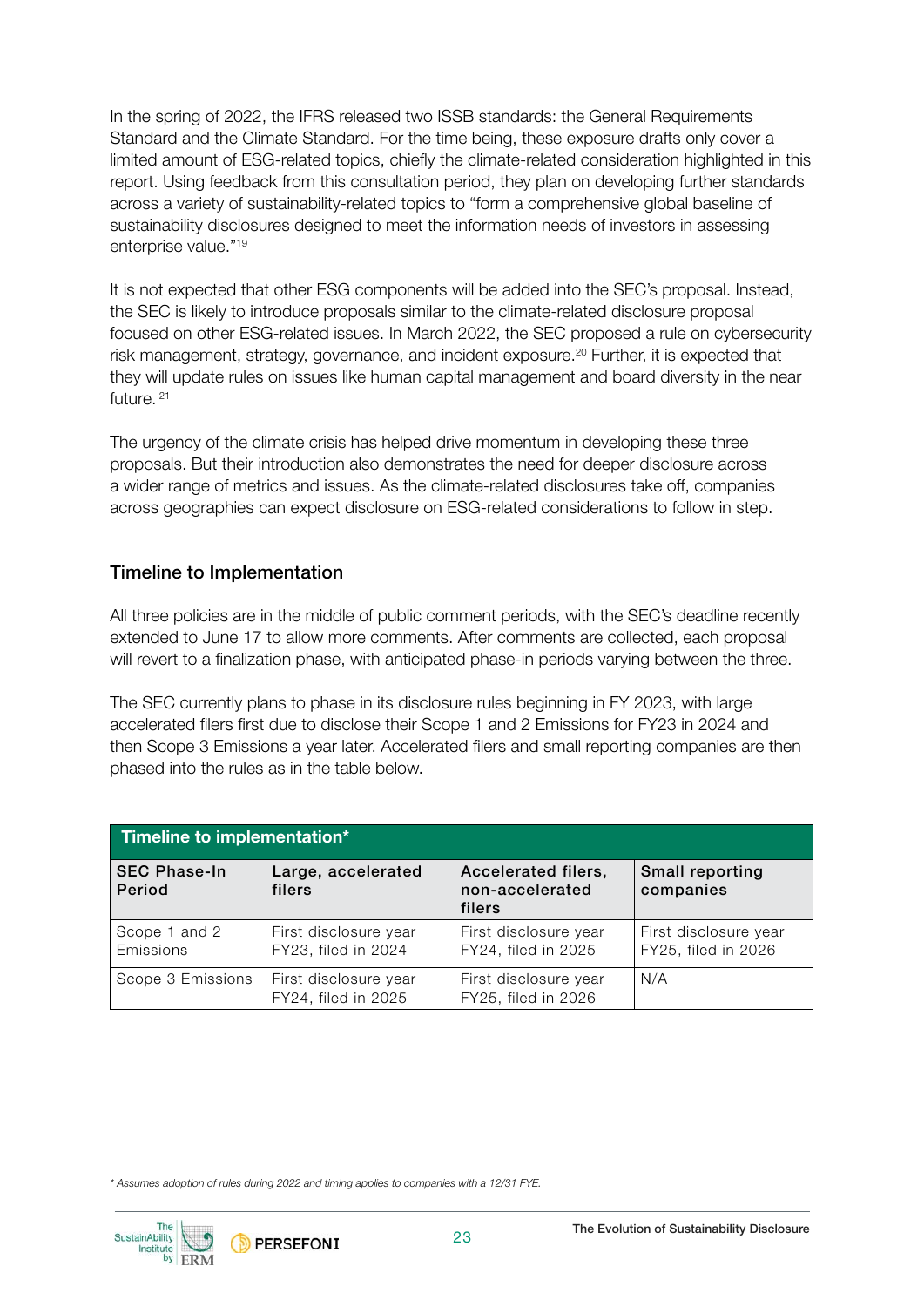The EU has not released an official phase-in timeline yet, but current communication states that FY 2023 will be the first disclosure year for large companies, with SMEs to report beginning only in 2026. Other key dates in the EU's timeline include:

- October 2022: Adoption of first set of standards via delegated Act by the European **Commission**
- October 2023: Adoption second set of Standards, incl. SMEs and sector-specific standards.



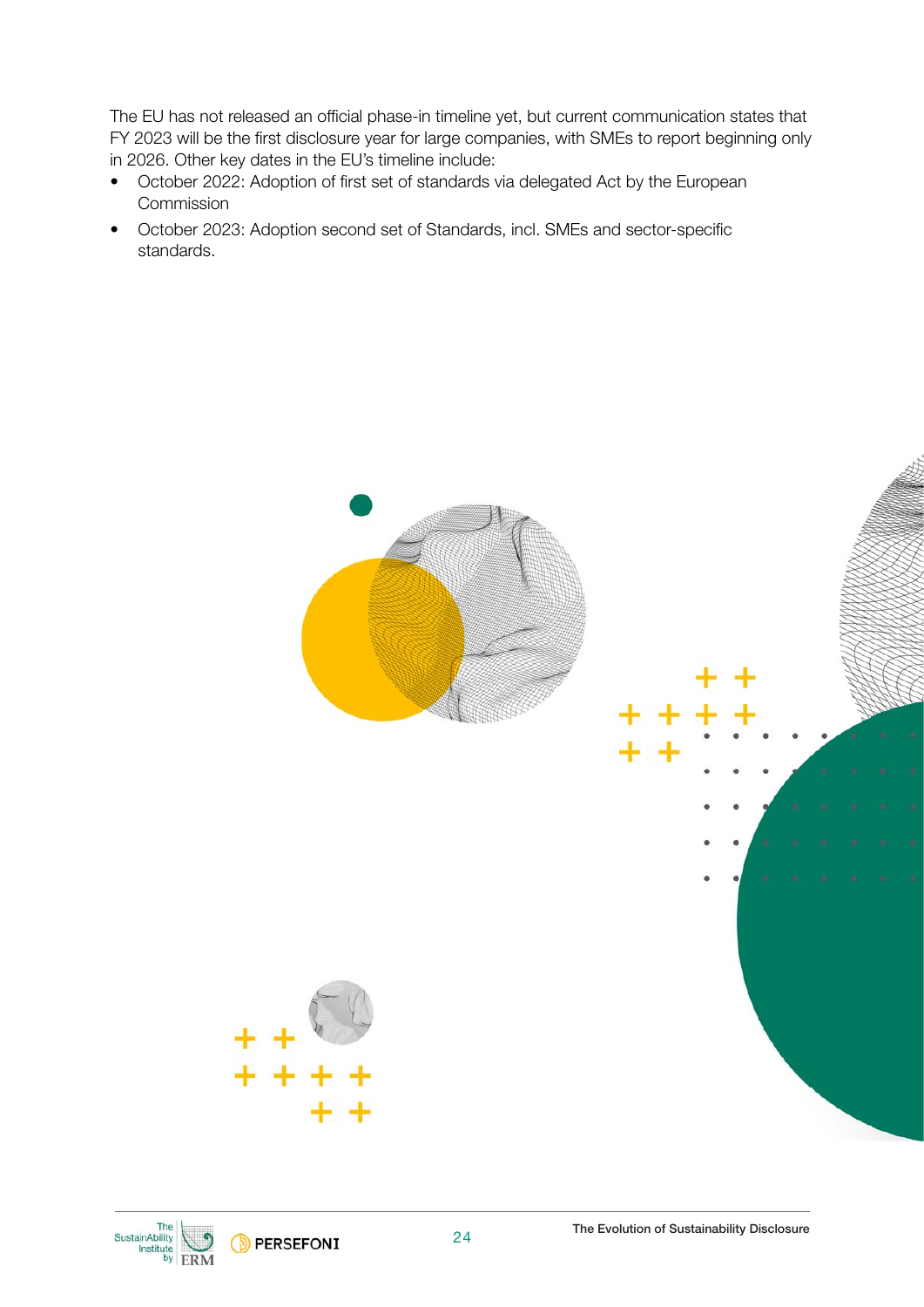### Additional Resources

#### *How to Comment*

T[he SEC's Enhancement and Standardization of Climate-Related Disclosures for Investors](https://www.sec.gov/news/press-release/2022-46)

- Find the link to the comment page [here](https://www.sec.gov/regulatory-actions/how-to-submit-comments)
- For quidance on how to submit a comment, visit the SEC's [How to Submit Comments](https://www.sec.gov/regulatory-actions/how-to-submit-comments) page

#### [EFRAG European Sustainability Reporting Standards](https://www.efrag.org/Activities/2105191406363055/Sustainability-reporting-standards-interim-draft?AspxAutoDetectCookieSupport=1)

- See page 12 of the Cover Note for Public Consultation for instructions here
- Find the Sections 1 and 2 survey [here](https://ec.europa.eu/eusurvey/runner/5948e319-2d2b-233b-7be5-980274eb1131)
- Find the Section 3 survey [here](https://ec.europa.eu/eusurvey/runner/5948e319-2d2b-233b-7be5-980274eb1131)

[IFRS International Sustainability Standards Board Disclosure Exposure Drafts](https://www.ifrs.org/groups/international-sustainability-standards-board/) 

- [General Sustainability-related Disclosures](https://www.ifrs.org/projects/work-plan/general-sustainability-related-disclosures/exposure-draft-and-comment-letters/) survey found [here,](https://ifrs.qualtrics.com/jfe/form/SV_7UGHv6thNXMzGho) or submit a comment letter
- [Climate-related Disclosures survey f](https://www.ifrs.org/projects/work-plan/climate-related-disclosures/exposure-draft-and-comment-letters/)ound [here](https://ifrs.qualtrics.com/jfe/form/SV_7UGHv6thNXMzGho), or submit a comment letter

#### *Resource Documents*

[Climate Disclosure Convergence: TCFD, SEC, and ISSB](https://www.fsb-tcfd.org/videos/?elqTrackId=e3ca1f4c25844c36a1e146c6a4511157&elq=ffd8dc1f0fff45d39fe753ea50e70ca4&elqaid=42218&elqat=1&elqCampaignId=26520): TCFD-hosted one-hour webinar in conjunction with representatives from the SEC and ISSB to highlight the proposals' integration of TCFD guidance.

[Connecting ESG, Capital Markets, and CFOs](https://www.sustainability.com/thinking/connecting-esg-capital-markets-and-cfos/): Explores the evolving relationship between ESG, capital markets, and corporate finance. It argues the importance of ESG reporting and disclosure, and its growing impact on corporate performance.

Costs and Benefits of Climate-Related Disclosure Activities by Corporate Issuers and [Institutional Investors:](https://www.sustainability.com/thinking/costs-and-benefits-of-climate-related-disclosure-activities-by-corporate-issuers-and-institutional-investors/) Survey of corporate issuers and institutional investors to understand what U.S. private sector organizations currently spend measuring and managing climate-related disclosure activities.

[Market Update: SEC Proposed Climate Rule:](https://www.sustainability.com/globalassets/documents/mailings/2022/erm-sec-market-update-mar2022.pdf) Overview of the SEC's proposed climate rule, highlighting the proposal's impacts on business strategy and what it means for companies under the SEC's jurisdiction.

[Understanding the cost implications of the SEC's proposed climate-related disclosure rule:](https://insights.persefoni.com/SEC-Disclosure-Webinar-0511-Registration.html?utm_source=persefoni-website&utm_campaign=cost-of-climate-disclosure&utm_medium=webpage) Webinar featuring representatives from Ceres, ERM, and Persefoni speaking on the cost of climate change related disclosure.

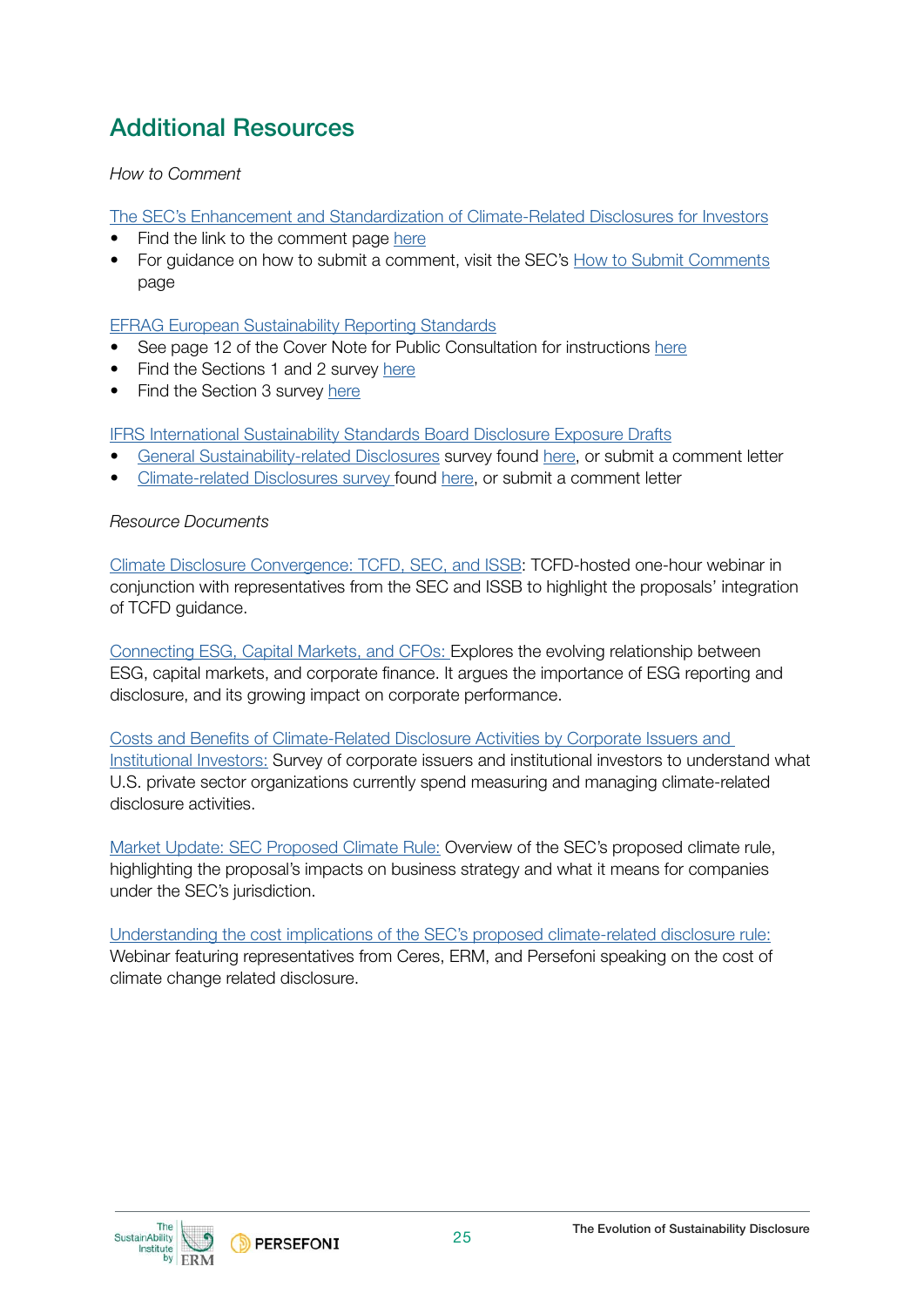#### **Endnotes**

<sup>1</sup> Board of the International Organization<br>of Securities Commissions, 2021.<br>*Report on Sustainability-related Issuer<br><i>Disclosures: Financial Report.Online*<br>*posting. IOSCO. Accessed 2 June, 2022.* Board of the International Organization [https://www.iosco.org/library/pubdocs/](https://www.iosco.org/library/pubdocs/pdf/IOSCOPD678.pdf)  pdf/IOSCOPD678.pdf

<sup>2</sup>*US SEC, 2022. SEC Proposes Rules to Enhance and Standardize Climate-Related Disclosures for Investors. Online posting.*  US Securities and Exchange Commission.<br>Accessed 2 June, 2022. <u>[https://www.sec.](https://www.sec.gov/news/press-release/2022-46)</u><br>[gov/news/press-release/2022-46](https://www.sec.gov/news/press-release/2022-46)

<sup>s</sup> EFRAG, 2022*. Public consultation on<br><i>the first set of Draft ESRS.* Online posting.<br>European Financial Reporting Advisory<br>Group. Accessed 2 June, 2022.<u>[https://](https://www.efrag.org/lab3#:~:text=In%20order%20to%20meet%20the,be%20launched%20as%20soon%20as)</u> [www.efrag.org/lab3#:~:text=In%20](https://www.efrag.org/lab3#:~:text=In%20order%20to%20meet%20the,be%20launched%20as%20soon%20as) [order%20to%20meet%20the,be%20](https://www.efrag.org/lab3#:~:text=In%20order%20to%20meet%20the,be%20launched%20as%20soon%20as) [launched%20as%20soon%20as](https://www.efrag.org/lab3#:~:text=In%20order%20to%20meet%20the,be%20launched%20as%20soon%20as)

4 IFRS, 2022. *Exposure Draft and comment letters: General Sustainability-related Disclosures*. Online posting. International Financial Reporting Standards. Accessed 2 June, 2022. [https://www.ifrs.org/projects/work-plan/](https://www.ifrs.org/projects/work-plan/general-sustainability-related-disclosures/exposure-draft-and-comment-letters/) [general-sustainability-related-disclosures/](https://www.ifrs.org/projects/work-plan/general-sustainability-related-disclosures/exposure-draft-and-comment-letters/) [exposure-draft-and-comment-letters/](https://www.ifrs.org/projects/work-plan/general-sustainability-related-disclosures/exposure-draft-and-comment-letters/)

*<sup>5</sup>*IFRS, 2022. *Exposure Draft and comment letters: Climate-related Disclosures. Online posting. International Financial Reporting Standards. Accessed 2 June, 2022.*  [https://www.ifrs.org/projects/work-plan/](https://www.ifrs.org/projects/work-plan/climate-related-disclosures/exposure-draft-and-comment-letters/) [climate-related-disclosures/exposure-](https://www.ifrs.org/projects/work-plan/climate-related-disclosures/exposure-draft-and-comment-letters/) [draft-and-comment-letters/](https://www.ifrs.org/projects/work-plan/climate-related-disclosures/exposure-draft-and-comment-letters/) 

6 EC, 2021. *Corporate sustainability reporting*. Online posting. European Commission. Accessed 2 June, 2022. https://ec.europa.eu/info/business-[economy-euro/company-reporting-and](https://ec.europa.eu/info/business-economy-euro/company-reporting-and-auditing/company-reporting/corporate-sustainability-reporting_en)auditing/company-reporting/corporatesustainability-reporting en

7 Sullivan & Cromwell, LLP, 2022. *SEC Proposes Expansive Climate-Related<br><i>Disclosure Rules.* Online posting. Sullivan<br>& Cromwell, LLP. Accessed 2 June, 2022.<br>[https://www.sullcrom.com/files/upload/](https://www.sullcrom.com/files/upload/sc-publication-sec-proposes-expansive-climate-related-disclosure-rules.pdf) [sc-publication-sec-proposes-expansive](https://www.sullcrom.com/files/upload/sc-publication-sec-proposes-expansive-climate-related-disclosure-rules.pdf)[climate-related-disclosure-rules.pdf](https://www.sullcrom.com/files/upload/sc-publication-sec-proposes-expansive-climate-related-disclosure-rules.pdf)

8 US SEC, 2022. F*act Sheet: Enhancement and Standardization of Climate-Related Disclosures*. Online posting. US Securities and Exchange Commission. Accessed 2 [June, 2022. https://www.sec.gov/files/33-](https://www.sec.gov/files/33-11042-fact-sheet.pdf) 11042-fact-sheet.pdf

9 Brock, E., Lee, M., and MacNair, D., 2022. *Costs and Benefits of Climate-Related Disclosure Activities by Corporate Issuers and Institutional Investors*.Online posting. The SustainAbility Institute by<br>ERM. Accessed 2 June, 2022. <u>ht[tps://](https://www.sustainability.com/thinking/costs-and-benefits-of-climate-related-disclosure-activities-by-corporate-issuers-and-institutional-investors/)</u>

[www.sustainability.com/thinking/](https://www.sustainability.com/thinking/costs-and-benefits-of-climate-related-disclosure-activities-by-corporate-issuers-and-institutional-investors/)<br>[costs-and-benefits-of-climate-related-](https://www.sustainability.com/thinking/costs-and-benefits-of-climate-related-disclosure-activities-by-corporate-issuers-and-institutional-investors/)<br>[disclosure-activities-by-corporate-issuers-](https://www.sustainability.com/thinking/costs-and-benefits-of-climate-related-disclosure-activities-by-corporate-issuers-and-institutional-investors/)<br>and-institutional-investors/

10 TCFD, 2022. *About TCFD*. Online posting. The Task Force on Climate-related Financial Disclosures. Accessed [2 June, 2022. https://www.fsb-tcfd.org/](https://www.fsb-tcfd.org/about/) about/

11 Vinson & Elkins LLP, 2021. *Mandatory Climate-related Disclosures Set to Become Law in the UK*. Online posting. JD Supra. Accessed 2 June, 2022. https:// [www.jdsupra.com/legalnews/mandatory-](https://www.jdsupra.com/legalnews/mandatory-climate-related-disclosures-3019279/)<br>climate-related-disclosures-3019279/

12 EFRAG, 2022. *Appendix IV - TCFD Re- commendations and ESRS reconciliation table*. Online posting. European Financial Reporting Advisory Group. Accessed 2 June, 2022. [https://www.efrag.org/Assets/](https://www.efrag.org/Assets/Download?assetUrl=%2Fsites%2Fwebpublishing%2FSiteAssets%2FED_ESRS_AP4.pdf) [Download?assetUrl=%2Fsites%2Fwebpu-](https://www.efrag.org/Assets/Download?assetUrl=%2Fsites%2Fwebpublishing%2FSiteAssets%2FED_ESRS_AP4.pdf) [blishing%2FSiteAssets%2FED\\_ESRS\\_AP4.](https://www.efrag.org/Assets/Download?assetUrl=%2Fsites%2Fwebpublishing%2FSiteAssets%2FED_ESRS_AP4.pdf) [pdf](https://www.efrag.org/Assets/Download?assetUrl=%2Fsites%2Fwebpublishing%2FSiteAssets%2FED_ESRS_AP4.pdf) 

<sup>13</sup> LaCount, R., 2022. Market Update<br>- SEC Proposed Climate Rule. Online posting. Environmental Resources<br>Management, Inc. Accessed 2 June,<br>2022. <u>https://www.sustainability.com/</u> [globalassets/documents/mailings/2022/](https://www.jdsupra.com/legalnews/mandatory-climate-related-disclosures-3019279/)  erm-sec-market-update-mar2022.pdf

14 EFRAG, 2022. Appendix IV - TCFD Recommendations and ESRS reconciliation table. Online posting. European Financial Reporting Advisory<br>Group. Accessed 2 June, 2022. https://<br>[www.efrag.org/Assets/Download?assetUr-](https://www.efrag.org/Assets/Download?assetUrl=%2Fsites%2Fwebpublishing%2FSiteAssets%2FED_ESRS_AP4.pdf)<br>[l=%2Fsites%2Fwebpublishing%2FSiteAs-](https://www.efrag.org/Assets/Download?assetUrl=%2Fsites%2Fwebpublishing%2FSiteAssets%2FED_ESRS_AP4.pdf)<br>[sets%2FED\\_ESRS\\_AP4.pdf](https://www.efrag.org/Assets/Download?assetUrl=%2Fsites%2Fwebpublishing%2FSiteAssets%2FED_ESRS_AP4.pdf)

<sup>15</sup> IFRS, 2022. *IFRS S2 Climate-<br>related Disclosures with the TCFD<br><i>Recommendations*. Online posting.<br>International Financial Reporting<br>Standards. Accessed 2 June, 2022.<br>[https://www.ifrs.org/content/dam/ifrs/](https://www.ifrs.org/content/dam/ifrs/project/climate-related-disclosures/comparison-draft-ifrs-s2-climate-related-disclosures-with-the-tcfd-recommendations.pdf) [project/climate-related-disclosures/](https://www.ifrs.org/content/dam/ifrs/project/climate-related-disclosures/comparison-draft-ifrs-s2-climate-related-disclosures-with-the-tcfd-recommendations.pdf) [comparison-draft-ifrs-s2-climate](https://www.ifrs.org/content/dam/ifrs/project/climate-related-disclosures/comparison-draft-ifrs-s2-climate-related-disclosures-with-the-tcfd-recommendations.pdf)[related-disclosures-with-the-tcfd-](https://www.ifrs.org/content/dam/ifrs/project/climate-related-disclosures/comparison-draft-ifrs-s2-climate-related-disclosures-with-the-tcfd-recommendations.pdf)[recommendations.pdf](https://www.ifrs.org/content/dam/ifrs/project/climate-related-disclosures/comparison-draft-ifrs-s2-climate-related-disclosures-with-the-tcfd-recommendations.pdf)

16 IFRS, 2021. *IFRS Foundation announces*  International Sustainability Standards<br>Board, consolidation with CDSB and VRF,<br>and publication of prototype disclosure<br>requirements. Online posting. International<br>Financial Reporting Standards. Accessed<br>2 June, 2022. <u>http</u> [and-events/news/2021/11/ifrs-foundation-](https://www.ifrs.org/news-and-events/news/2021/11/ifrs-foundation-announces-issb-consolidation-with-cdsb-vrf-publication-of-prototypes/)announces-issb-consolidation-with-cdsbvrf-publication-of-prototypes/

17 GRI, 2022. *IFRS Foundation and GRI to*  align capital market and multi-stakeholder *standards*. Online posting. Global Repor-ting Initiative. Accessed 2 June, 2022. [https://www.globalreporting.org/about-gri/](https://www.globalreporting.org/about-gri/news-center/ifrs-foundation-and-gri-to-align-capital-market-and-multi-stakeholder-standards/)<br>https://www.globalreporting.org/about-gri/ [align-capital-market-and-multi-stakehol-](https://www.globalreporting.org/about-gri/news-center/ifrs-foundation-and-gri-to-align-capital-market-and-multi-stakeholder-standards/)<br>der-standards/

18 IFRS, 2022. *ISSB establishes working group to enhance compatibility between global baseline and jurisdictional initiatives*.Online posting. International Financial Reporting Standards. Accessed 2 June, 2022. [https://www.ifrs.org/](https://www.ifrs.org/news-and-events/news/2022/04/issb-establishes-working-group-to-enhance-compatibility-between-global-baseline-and-jurisdictional-initiatives/) news-and-events-[compatibility-between-global-baseline-](https://www.ifrs.org/news-and-events/news/2022/04/issb-establishes-working-group-to-enhance-compatibility-between-global-baseline-and-jurisdictional-initiatives/)<br>compatibility-between-global-baseline-<br>[and-jurisdictional-initiatives/](https://www.ifrs.org/news-and-events/news/2022/04/issb-establishes-working-group-to-enhance-compatibility-between-global-baseline-and-jurisdictional-initiatives/)

19 IFRS, 2022. *ISSB delivers proposals that create comprehensive global baseline of sustainability disclosure*s. Online posting. International Financial Reporting Standards. Accessed 2 June, 2022. [https://www.ifrs.org/news-and-events/](https://www.ifrs.org/news-and-events/news/2022/03/issb-delivers-proposals-that-create-comprehensive-global-baseline-of-sustainability-disclosures/)<br>news/2022/03/issb-delivers-proposals[that-create-comprehensive-global-](https://www.ifrs.org/news-and-events/news/2022/03/issb-delivers-proposals-that-create-comprehensive-global-baseline-of-sustainability-disclosures/)<br>baseline-of-sustainability-disclosures/

<sup>20</sup> US SEC, 2022. *SEC Proposes Rules on Cybersecurity Risk Management, Strategy, Cybernance, and Incident Disclosure by Public Companies. Online posting. US<br><i>Public Companies.* Online posting. US<br>*Public Companies.* Onli [gov/news/press-release/2022-39](https://www.sec.gov/news/press-release/2022-39)

<sup>21</sup> Neill, B. and Steele, S., 2022. S*ix key<br>SEC priorities in 2022.* Online posting.<br>Ernst & Young. Accessed 2 June, 2022.<br>[https://www.ey.com/en\\_us/public-policy/](https://www.ey.com/en_us/public-policy/six-key-sec-priorities-in-2022) [six-key-sec-priorities-in-2022](https://www.ey.com/en_us/public-policy/six-key-sec-priorities-in-2022)